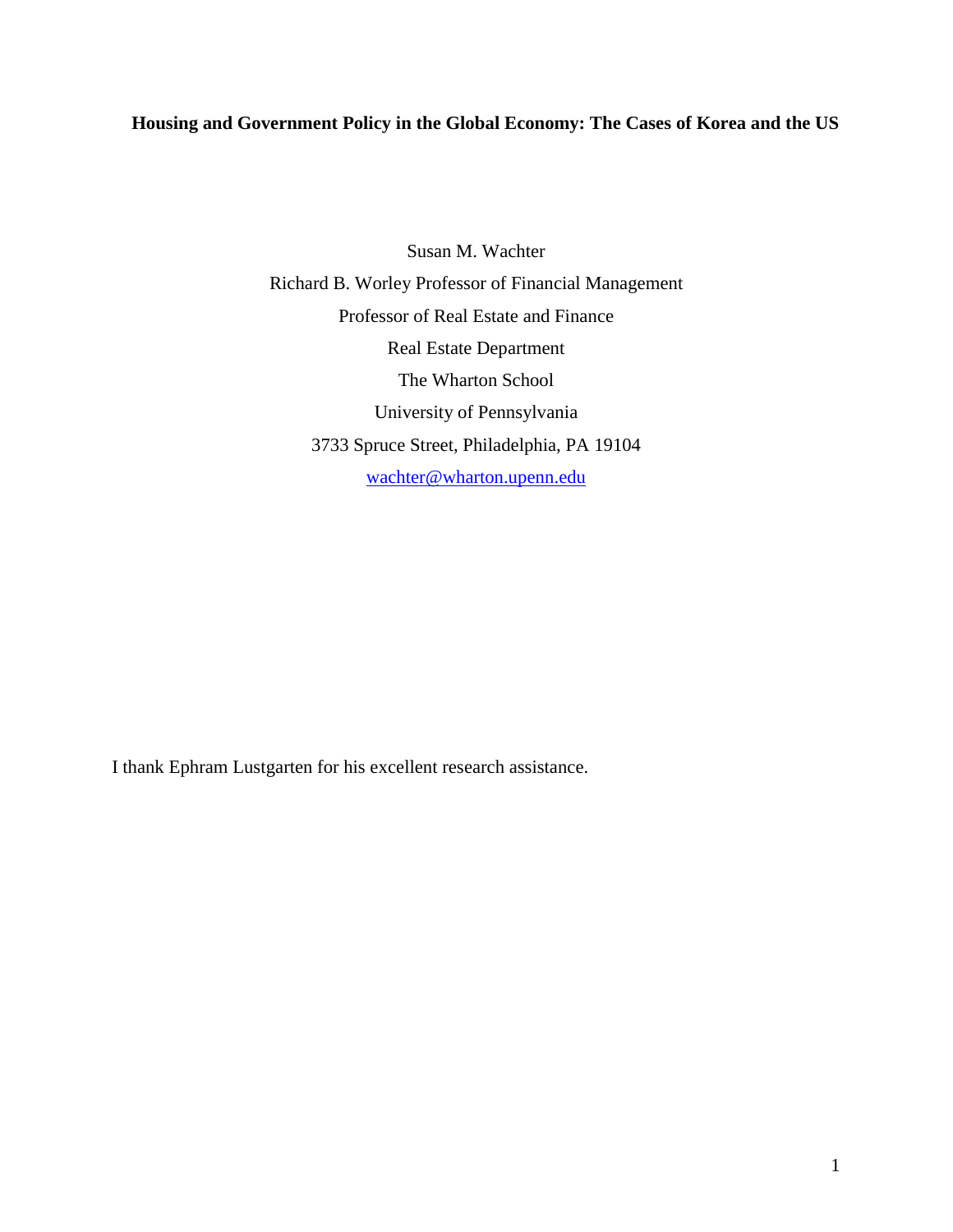## I. Introduction

For the past two decades, housing prices have surged through much of the developed world, and more recently these increases have accelerated. Sustained price increases of this sort across many economies in housing markets, which are local markets, are unusual. For the US, in particular, the recent gains represent a major paradigm shift. There has not been a previous period when housing price increases exceeded CPI gains for six years in a row in US history. We also consider the price run up in Korea where prices have increased steadily at rates exceeding inflation for decades until the Asian financial crisis and they are once again increasing dramatically. While evidence suggests that prices are rising for housing across many nations, the magnitude of the increase varies considerably across countries and even within countries, across cities. We consider the sources of this run up in housing prices and possible government responses.

# II. Basic Economic Models

Basic economic theory can provide insights into the factors behind rising prices and differentially rising prices within markets that are subject to similar demand conditions. In particular, theory and empirical evidence suggest that while housing price change occurs naturally over time in response to demand increases, it is supply conditions that are all important in explaining the magnitude and volatility of recent trends. In fact, as noted by Malpezzi and Mayo (1997), housing demand parameters are remarkably stable and predictable across countries and places; supply parameters vary much more.

Economic models demonstrate the role of supply response to positive demand shocks in determining how much prices will rise. As Exhibit 1 illustrates, with inelastic supply, little supply response is observed and prices increase. In the elastic case, shown, in Exhibit 2, the supply of housing expands to match the increase in demand; hence, prices do not increase much or at all. On the other hand, in the inelastic case, prices may rise a great deal.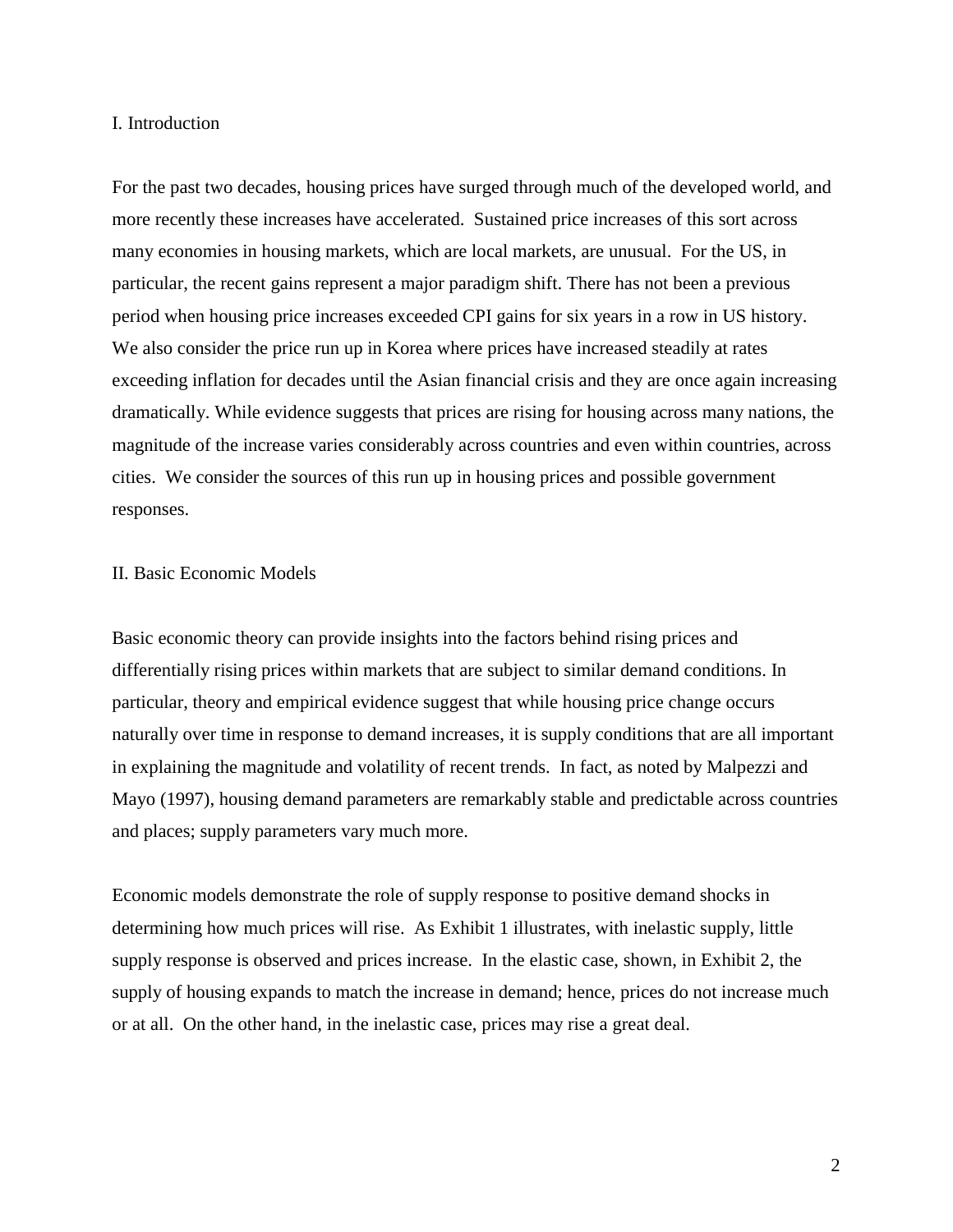Moreover, markets that are characterized by inelastic supply in the short run are likely to be volatile. For example, when markets are restrained by regulation, in the face of increasing prices, governments may initiate supply increases. As illustrated by Exhibit 3, the sudden supply surge results in a housing price crash. Inelastic supply also can induce "speculation," which in turn adds to volatility. With sharp initial price increases, speculation, defined as investment driven by optimism about future prices based on extrapolation of past appreciation, takes off. Without price rises, in the case of elastic supply, there are no dramatic price spikes to set off investment demand based on speculation that the future will recap the past.

Malpezzi and Wachter<sup>1</sup> show that a lagged supply response to price changes and speculation, as defined above, are sufficient to generate real estate cycles and that the volatility of prices is strongly related to supply conditions. Markets with more responsive regulatory systems or fewer natural constraints (from physical geography), will experience less volatility.

Many studies show the impact of the regulatory environment on housing prices,<sup>2</sup> and there are also a number of studies that measure the resulting supply elasticity<sup>3</sup> For the US, the evidence is that long run supply elasticities are high.<sup>4</sup> In fact, Muth and Follain cannot reject the hypothesis that long-run U.S. supply curves are perfectly flat. Malpezzi and Maclennan argue (and present estimates consistent with) high long run supply responsiveness, but they also point out that full adjustment can take a decade or more.<sup>5</sup> In Korea<sup>6</sup>, a strict regulatory environment has inelasticized supply. Many studies<sup>7</sup> have documented the especially convoluted Korean regulatory system and Malpezzi and Mayo (1997) have shown that this leads to a very inelastic housing supply. At some point, as prices skyrocket and shortages become more apparent, the

<sup>&</sup>lt;sup>1</sup> Malpezzi and Wachter, The Role of Speculation in Real Estate Cycles," forthcoming, *Journal of Real Estate Literature*

<sup>&</sup>lt;sup>2</sup> Pollakowski and Wachter (1990), Segal and Srinavisan (1985), Black and Hoben (1985), Rose (1989), Shilling, Sirmans and Guidry (1991), Malpezzi (1996), Malpezzi, Chun, and Green (1998), Malpezzi (1999) and Riddiough (1997). International studies include Angel (2000), Evans (1999) and Monk and Whitehead (1995) as well as Bramley (1999), Angel and Mayo (1996), and Malpezzi (1990).

<sup>&</sup>lt;sup>4</sup> See *Follain (1979), Muth (1960), Stover (1986), Smith (1976), and Malpezzi and Maclennan (2001)*<sup>5</sup> Of course it begrees reporting since the three structures of this recessable of the misintermeted that re-

Of course, it bears repeating, since the thrust of some of this research is often misinterpreted, that regulation *per se*  is neither good nor bad. What matters is the cost and benefits of particular regulations under specific market conditions. Regulations need to be put to the cost-benefit test, as any other private or public economic activity. 6 Much of this discussion of Korea is taken from Malpezzi and Wachter 2005

 $^7$  such as Kim (1993), Hannah, Kim and Mills (1990), and Green, Malpezzi, and Vandell (1992)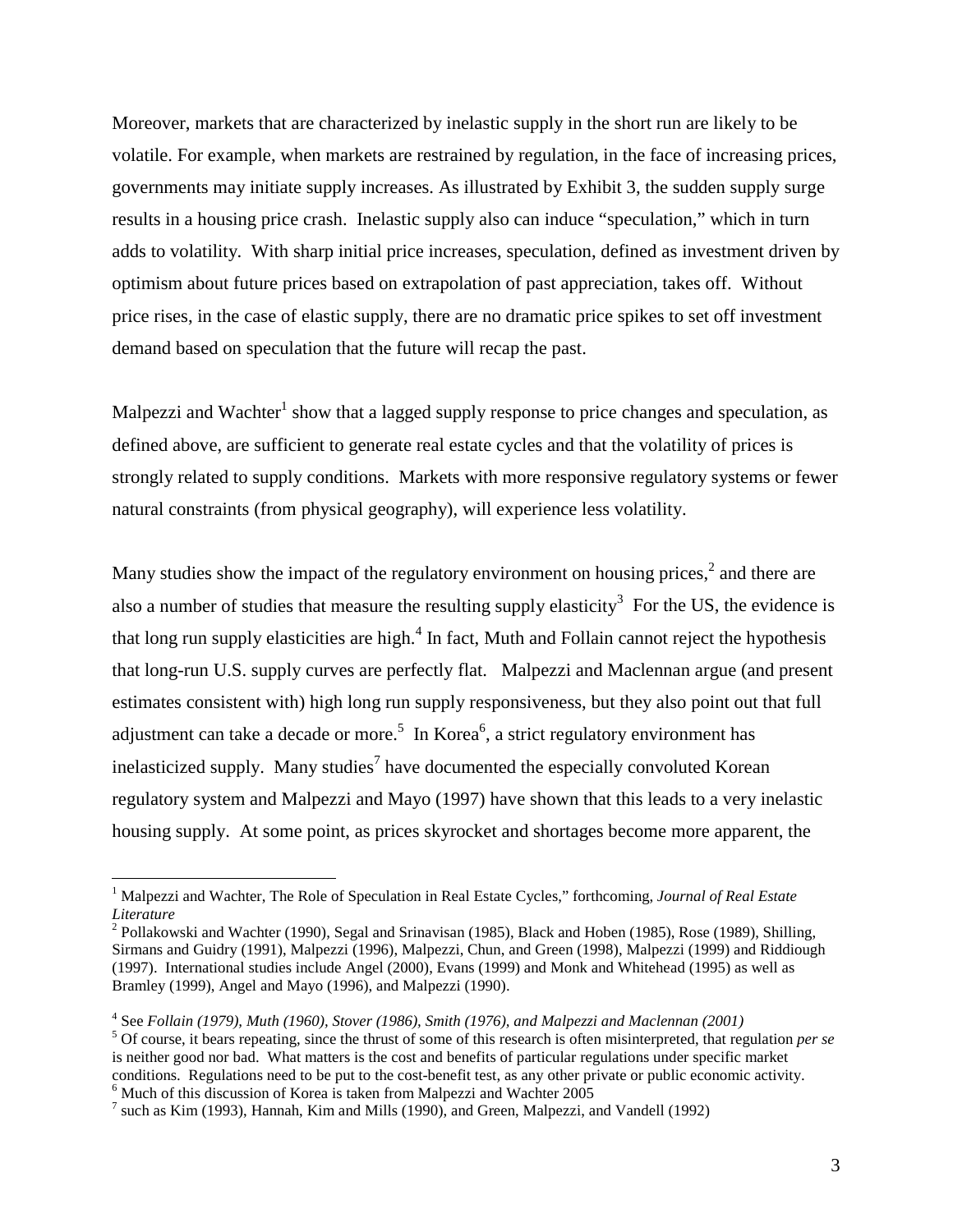Korean government responds as it did with the Two Million Houses Program in 1990. This has the effect of shifting an inelastic supply curve to the right in a series of discrete jumps. Exhibit 3 illustrates.

A world in which government responds to rising housing prices by one time programs to get the market moving, as in Korea's or Sri Lanka's Two Million Houses Program, can be characterized as occasionally shifting an inelastic supply curve to the right. This leads to a boom and bust cycle. Reform measures that tackle the root causes of inelastic supply have the effect of flattening the supply curve and moderating the boom and bust cycle, reducing risk for investors.

III. Global house price trends in recent years and their underlying determinants

 $\overline{a}$ 

The period of the early 2000s has been witness to a global housing boom. (See Exhibits 4 and 5.) Using our calculations, the average global growth rate in housing prices from 2000-2004 was 10%, adjusted for inflation, as evidenced by housing price changes in the 13 nations $8$  surveyed by the *Economist<sup>9</sup>* . This doubled the 1995-2000 average annual rate of increase of 5% and more than doubled the 3 % 1980-1995 average.

These findings indicate that housing price appreciation in the period from 1995 to 2004 far exceeded appreciation in earlier periods from 1980 to 1995. Even so earlier rates of appreciation were also high and these high rates of appreciation have accelerated over time.

 $8$  The countries covered are Spain (ES), Ireland (IE), the United Kingdom (UK), the Netherlands (NL), Belgium (BE), the United States (US), Japan (JP), France (FR), Canada (CA), Italy (IT), Australia (AU), Sweden (SE), and Germany (DE). These indices were given as a percentage change from one year to another, and the given periods were 1980-2001, 1995-2002, 1997-2004, 2000-2001, 2001-2002, and 2003-2004. Using the principle of forward rates and the formula  $1+f_{m,n} = 1+r_n / 1+r_m$  (where  $f_{m,n}$  is the forward rate starting m years from now and ending n years from now), we were able to isolate the growth rates for the periods presented. An example of our methodology for doing so is when we were trying to isolate the 1980-1995 period. We had the data for 1980-2001, 1995-2002, and 2001-2002; therefore, we first found the rate of growth from 1980-2002 by multiplying one plus the rate from 1980-2001 by one plus the rate from 2001-2002. We then divided one plus this rate by one plus the rate from 1995- 2002 to obtain the growth rate from 1980-1995. For each country, we deflated the housing price index to arrive at the inflation-adjusted real price index. The source of the inflation data was the "International Financial Statistics" website at http://ifs.apdi.net/imf/ifsbrowser.aspx?branch=ROOT.

Survey source: "Finance And Economics: Betting the house; Property prices**,"** March 6, 2003, "Leaders: Homing in on the risks; House prices and the world economy," June 3, 2004 and "Finance And Economics: Hair-raising; Global house prices," June 3, 2004, from *The Economist*.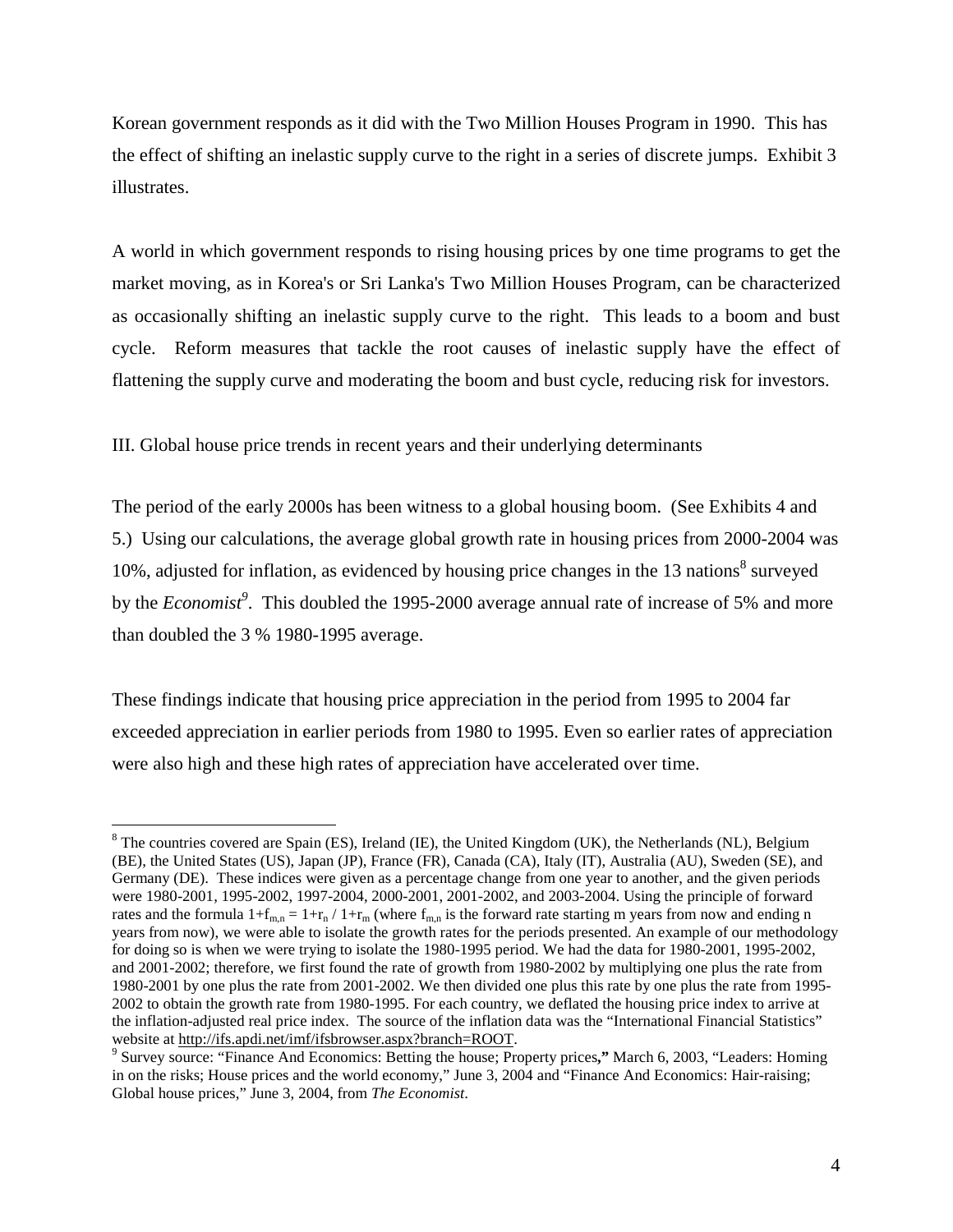The major factor in the global house price run-up is the major decline in worldwide interest rates. (See Exhibits 6-9) From 1980 on, average interest rates<sup>10</sup> for these same developed economies, tracked using prime borrowing rates, declined somewhat from an average high of 15% in 1980 to 13% in 1990, with the decline accelerating to an average of 4.4% in 2004. Decreases in interest rates lower borrowing costs and drive funding from lower interest bearing bonds to real estate investment vehicles, including housing. Interest rate declines have continued, across many economies, even with rising GNP growth rates in recent years. Thus, both increased housing affordability and incentives have driven the demand for housing, along with GNP increases. Real estate and housing has been "blessed" by the double beneficence of expanding economies and a low cost of funds. Although the interest rate decreases tend to be uniform within an economy not all housing markets, even within the same country, have equally participated in price gains.

Country and city specific supply side factors are important in explaining the differentials in house price run-ups. (See Exhibits 10-13.) This is dramatically evident in the systematically higher rates of house price appreciation rates in cities (where supply of developable land is limited) relative to national rates of increase. The fact that city price rises in almost every country have exceeded nation-wide price rises is an unnoticed but important global trend. Indeed this trend holds for the past two decades as well as for the most recent period.

The explanation is found in greater supply constraints in these cities and in the greater demand for centrality, which by its nature is supply constrained. Demand is increasing for cities participating in the expanding global economy.<sup>11</sup> In these prime urban areas, housing prices are

<sup>&</sup>lt;sup>10</sup> Interest rates are noted as "Interest rate, banks prime lending, percent per annum, period average" from the following source: "United Nations Statistics Division Common Database" at

http://unstats.un.org/unsd/cdb/cdb\_help/cdb\_quick\_start.asp.  $\frac{11}{11}$  Global cities are characterized by cosmopolitan populous gatherings of people which play an instrumental role in the functioning of the world economy. These cities, with an elite membership, are interconnected and serve as global centers for a variety of industries including finance. These cities form partnerships to facilitate the trans-border flow of capital and knowledge. The reciprocity and synergies achieved by these tight liaisons are conducive to collaborative development.

In global cities the partnerships are complemented by the close-knit agglomeration of educated, entrepreneurial, and a research intensive population within each of these areas. Each of these cities, functions as a 'primate city', with the ability to amass a large population and a centralization of knowledge and research. These cities house main institutions, ministries, corporate headquarters, and universities. The impact of fusing the people from a variety of industries, backgrounds, and perspectives is the emergence of innovation. Therefore, each of these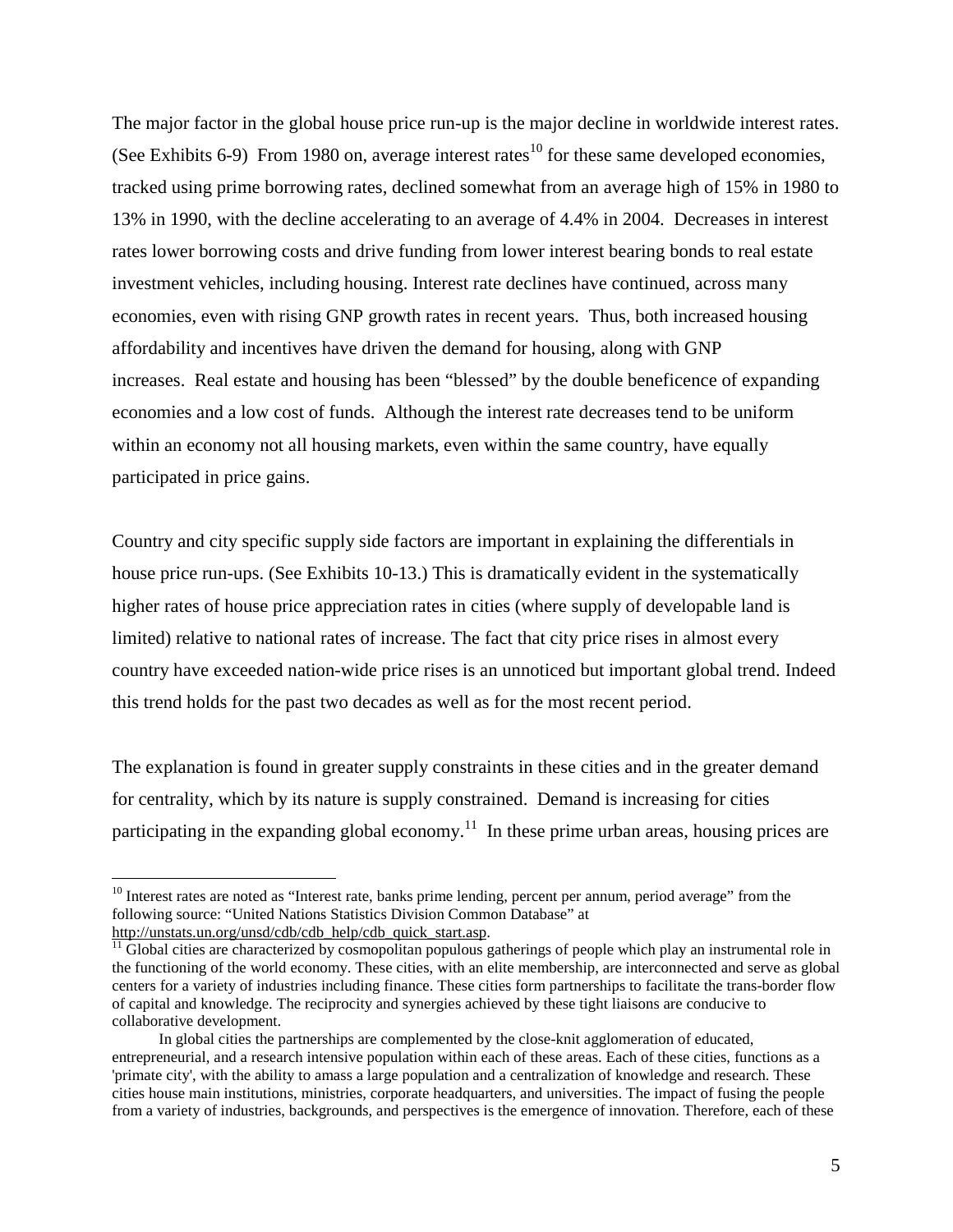likely to have been initially higher than in the surrounding countryside or secondary cities, due to high density and scarcity of developable land. Thus demand is increasing precisely where supply is limited and where prices are already high, which makes price trends in markets with supply limitations more salient for national pricing outcomes and as a policy concern. It is the combination of the rise in demand for housing and developable land in increasingly important centers of economic activity, that are part of global networks, and the fact that these centers are supply constrained that may explain both global house price run-ups and the systematic nation/city differentials in price outcomes that are observed.

This result is evident for the US as well. There is wide variation in house price increases across regions. In particular, there is a major difference, demonstrated in exhibits 14 through 25, between rates of increase in coastal cities (New York, Boston, San Francisco, and Los Angeles) and inland cities (Phoenix, Indianapolis, Las Vegas)<sup>12</sup>. These differences are related to increasing demand for housing in areas with restricted supply and to the supply-side conditions in these growing cities themselves. Differences are related to demand evoking different supply responses. This is demonstrated by the supply response simulation tables included for different markets calculated by Evenson (2003). In fact, OFHEO repeat-sale price data demonstrate that in many inland markets, even though they are growing, there has been little to no price increase over the past several decades.

Housing Prices, adjusted for quality, have kept pace with inflation nationally in the US. The growth rates of these indices have been similar, as shown in exhibit 26 over this roughly 20-year period; Nonetheless, in 6 of the seven years since 1997, appreciation in the housing component of CPI has exceeded the growth in the overall CPI index, a major departure in historical patterns. Only in recent years have housing price increases exceeded the inflation rate, and almost all of this increase is due to price increases in the regions of the country that are supply constrained.<sup>13</sup>

cities functions as an innovative unit and when partnered with the other global cities they are able to achieve a cohesive and paramount level of development.

<sup>&</sup>lt;sup>12</sup> P and S in the diagrams taken from Evenson represent dynamic time-paths of house price and housing stock, respectively.

 $^{13}$  For more discussion, see IMF / BIS Conference Volume, forthcoming, 2005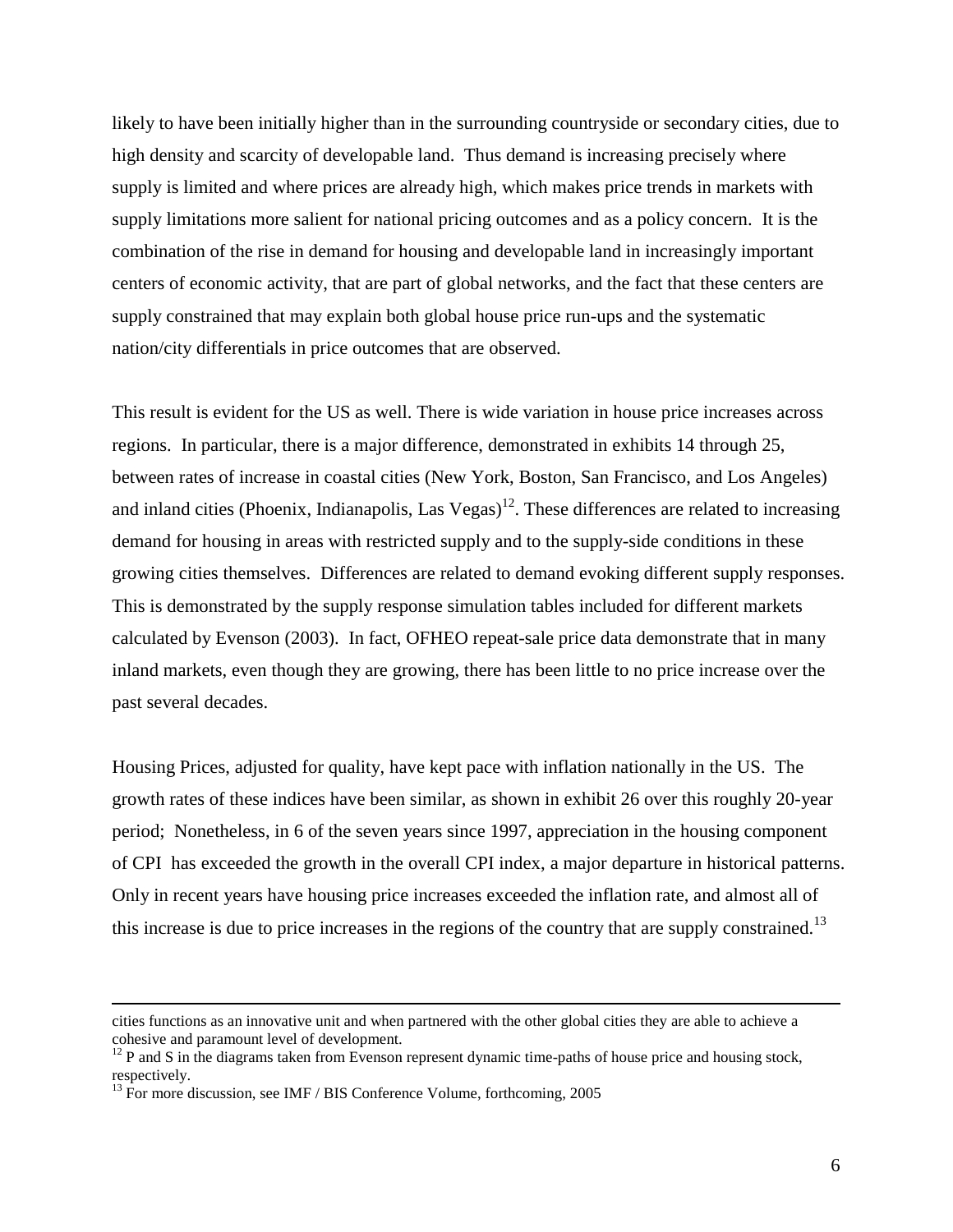## Korean Housing Prices

House price trends for Korea are clearly impacted by the Asian financial crisis in 1997 (See Exhibit 27). Thus, as expected, over the 1990s, the rate of house price appreciation in the 13 developing countries tracked by the E*conomist* survey exceeds that of Korea, but the spatial patterns are similar. As elsewhere, price gains are strongest in the major city, Seoul. We may point out, however, that housing prices in Korea and even in Seoul have not gone up out of proportion, relative to other countries (See Exhibits 28-29.).

#### IV. Global and Capital Markets: Explaining the Trends

To explain the links between the global factors of interest rate decreases, economic activity increases, and housing price outcomes, we turn to economic concepts. DiPasquale and Wheaton (1996) demonstrate these concepts with a four quadrant model shown in exhibit 30. The logic of this model states that if interest rates decline, prices will increase, because investors are now willing to pay more for an opportunity that continues to offer the same return. Therefore, each additional decrease in the interest rate will increase the price of an asset in the short run assuming and because the revenue stream remains the same in the short run. Conversely, an increase in interest rates will cause an increase in price because investors will require a greater amount of money per dollar invested because the treasury market has become more attractive. When an interest decline occurs in the market, investors in real estate are immediately willing to accept a lower return on an investment. This translates into an immediate increase in prices because rents cannot adjust immediately (leases are long term). This phenomenon will be an inviting factor for investors, and this will result in an increase of the supply of stock. With increased supply, competition will force rents to decline in the long run. If rents decline in the long run - the price will shift downwards to maintain the requisite ratio of prices to rents.

With rents constant, asset prices increase, but supply increases will drive rents down. Higher prices invoke more supply as long as they are above construction costs, and new supply drives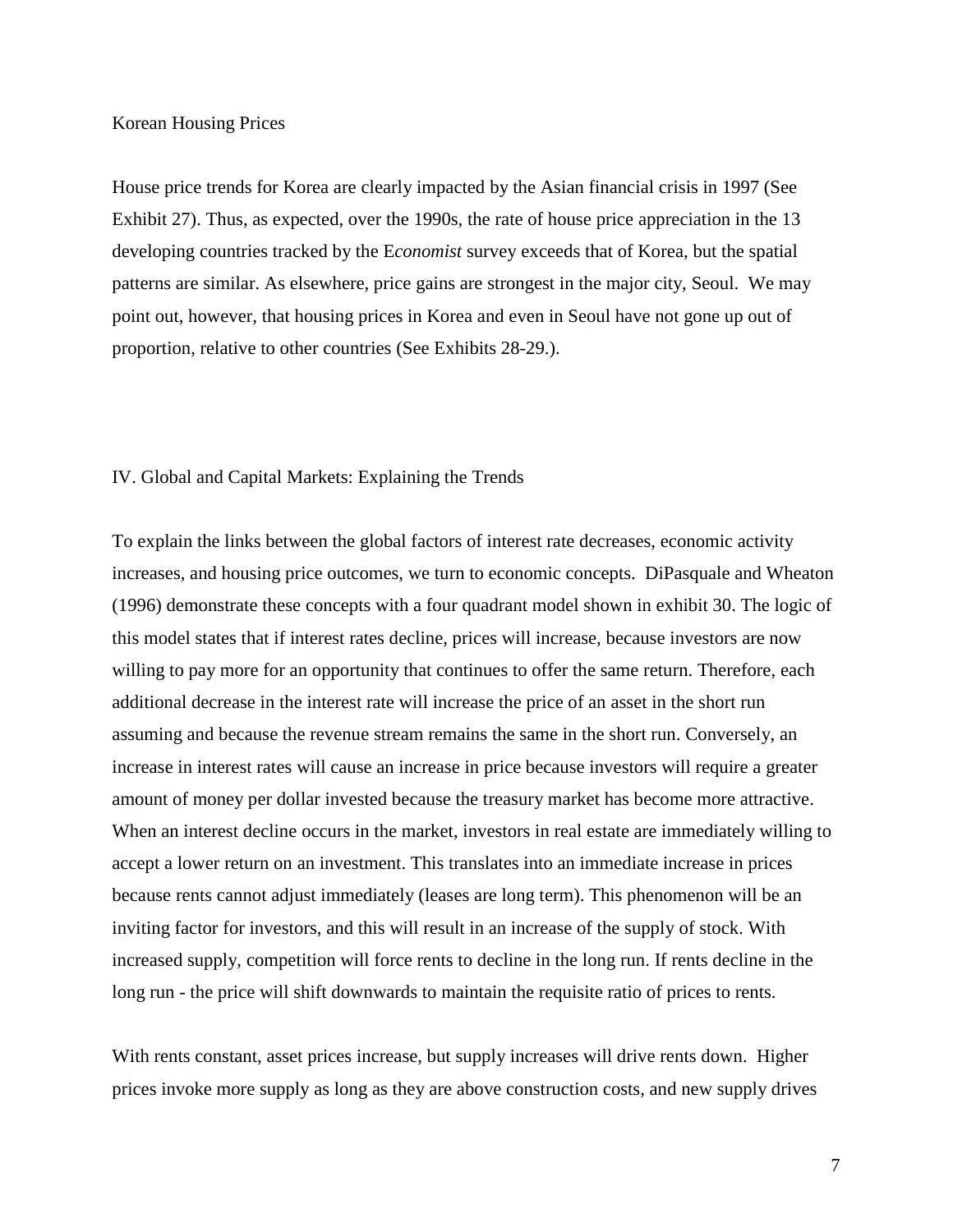down rent levels, and as a result asset prices. In the long run, asset prices may remain somewhat higher than they were originally, depending on the elasticity of supply. If supply is fully elastic, then asset prices return to their initial levels in the long run. If supply is inelastic, then asset price levels decline but do not return to their original level.

In the graph, we use the DiPasquale & Wheaton four quadrant model to illustrate real estate market interactions. In the DiPasquale<sup>14</sup>  $\&$  Wheaton model, a decline in interest rates immediately affects the upper left portion of the model causing a decline (shift of the ray to the left) in the asset market valuation line. The reason the line shifts is because it is derived from the algorithm of Price  $(P)$  = Revenue  $(R)$  / Interest Rates  $(I)$ .

The shift in demand in the asset market valuation line impacts the remainder of model as well as the individual market valuation. When interest rates decrease the implied square of intersection lowers and widens (because a lower amount of rent yields a higher price than before.) The intuition states that increased prices will motivate more suppliers into the market thus creating an increased demand for construction services. The increased construction will result in an increased amount of stock. This relates directly back to the graph in the upper right hand corner that states with an increased level of stock, rents will decrease because demand hasn't increased, therefore a rent adjustment occurs. This demonstrates not only the interconnectivity of the entire model but the impact of interest rates on all aspects ranging from price to construction costs to stock level to rents.

The DiPasquale and Wheaton model focuses on the long run effects, but the differences in short run and long run effects are important. Thus the immediate impact of an interest rate shift may mislead those who take the initial price rise to be the long run effect. Markets will adjust both to the decline in interest rates and to higher prices by increasing the supply of real estate which will dampen price rises. The result is that the initial demand-led positive impact on real estate prices is moderated. Thus, the prime conclusion from this economic model is that the housing boom of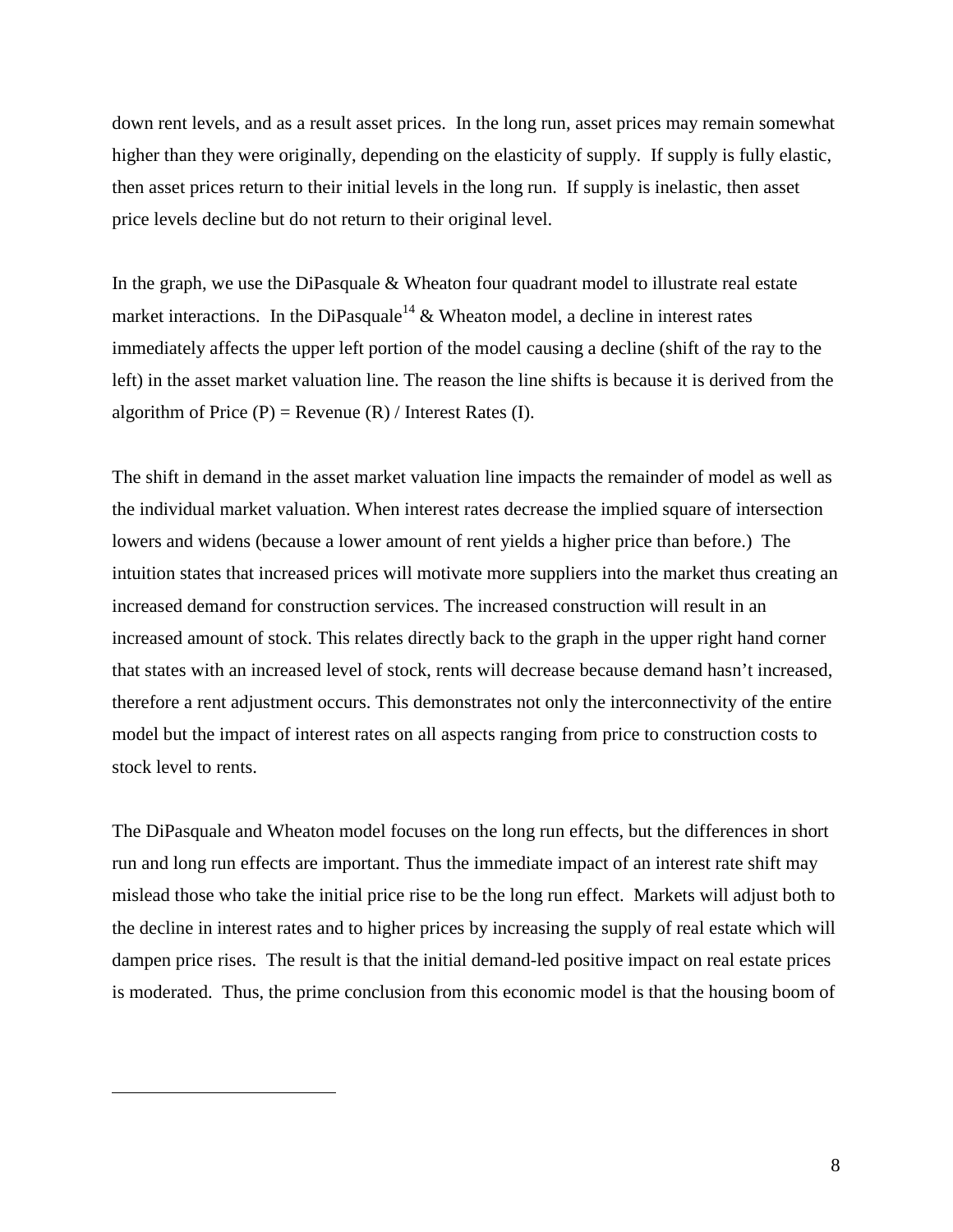the early 2000s is destined not to last. Housing prices will moderate, with local factors influencing the depth and timing of this moderation.<sup>15</sup>

There are two major demand factors in current global house price appreciation besides interest rate declines. These are the worldwide GDP increases (See Exhibit 31) and the continuing importance of globalization and the rise of global cities. As a percentage of the overall global economy, international trade has continued to increase its relative importance. This globalization has been led by a new class of global cities

Global cities are cities that play major roles in the world economy, especially as centers for the "cross-border flow of capital and goods." Sassen<sup>16</sup> demonstrates that these cities have become global centers for finance, servicing, and management, and they are interconnected in an international network. As has been explained in the literature the greater the quantity and rapidity of information flows, the greater the need for personal, trustworthy, face-to-face interaction - that is, for real *places*.<sup>17</sup>

In an increasingly globalized world and in a world where knowledge is increasingly important, the centers of interconnected economic activity will grow in strength. These centers are growing because their centers are increasingly productive. That is, as knowledge and globalization increase, so will the demand for interconnected global cities. As the new urban economic

<sup>&</sup>lt;sup>15</sup> The model can also be used to demonstrate the impact of an increase in the cost of capital on real estate prices. Reversing the model shows that the initial impact is to decrease housing prices or slow their increase. But this doesn't last. As supply responds to the higher cost, rents or for homeowners, user costs, are driven up. The important result of an increase in capital cost is to increase the cost of housing for the user. The analysis of this effect is highly relevant to the consideration of the impact of a tax on real estate as is being proposed in Korea., as discussed below.

 $\frac{16}{17}$  1991 and 2003

Global cities, are characterized by cosmopolitan populous gatherings of people which play an instrumental role in the functioning of the world economy. These cities, with an elite membership, are interconnected and serve as global centers for a variety of industries including finance. These cities form partnerships to facilitate the transborder flow of capital and knowledge. The reciprocity and synergies achieved by these tight liaisons are conducive to collaborative development.

In global cities the partnerships are complemented by the close-knit agglomeration of educated, entrepreneurial, and a research intensive population within each of these areas. Each of these cities, functions as a 'primate city', with the ability to amass a large population and a centralization of knowledge and research. These cities house main institutions, ministries, corporate headquarters, and universities. The impact of fusing the people from a variety of industries, backgrounds, and perspectives is the emergence of innovation. Therefore, each of these cities functions as an innovative unit and when partnered with the other global cities they are able to achieve a cohesive and paramount level of development.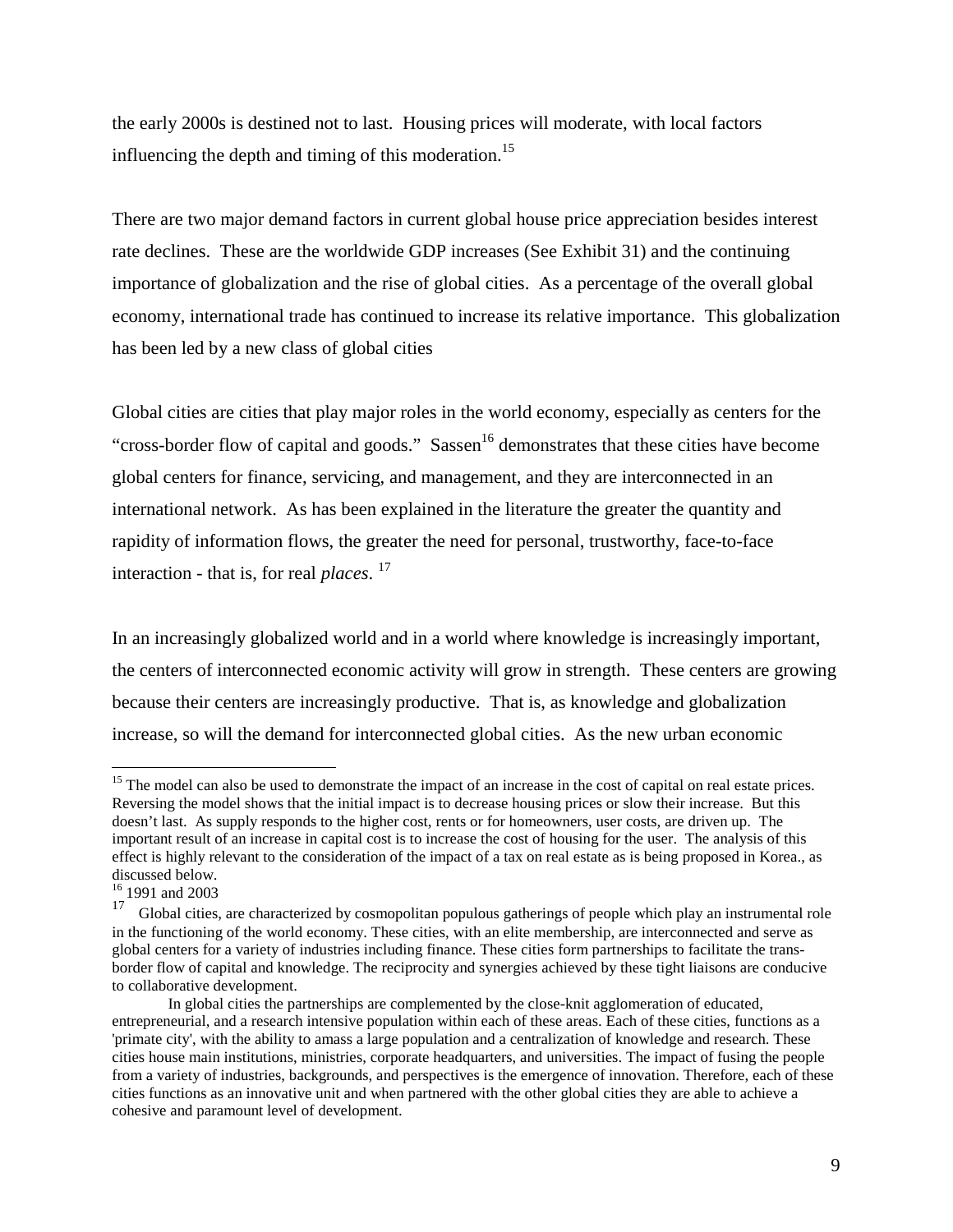models predict, such cities demonstrate increasing returns to scale and contribute to the productivity of their economies. This analysis leads to a more specific question: Why are housing prices increasing in global cities and what does this mean for Seoul?

As the centers of global activity grow, global cities appear to become more powerful as attractors of economic activity. Global centers grow with the growth of their economy and in addition with the growth in international commerce as a whole. The force behind the demand for these centers is that they are centers of commerce, and they are the places of significant agglomeration economies that also allow for crucial person-to-person interaction that is necessary for knowledge, creation, and innovation.

As economies develop, knowledge creation, as a service industry, becomes more dominant – which is an additional driver of demand for centrality. Seoul as a leading global city is part of this international network and thus is subject to these demand forces. The primary reason for increased demand in Seoul, as in other central cities, is that the density of activity yields increasing returns to scale, which further provides a positive feedback loop that only fuels an ongoing housing boom. An effect of this increasingly significant agglomeration is increased productivity which further drives overall country gross national product, and fuels housing price growth at its foundation.

Thus, while we have focused on the impact of an interest rate decrease, given its importance in recent macro-economic trends, the increase in GNP and globalization are secular forces that are likely to persist, although not steadily, in the long run. This drives increases in economic activity and the demand for real estate and, in particular, urban real estate. The result as demand increases is higher rents, higher asset prices and eventually new supply which will moderate housing prices, leaving them higher than where they started but not at their highest levels. Thus again the short run and long run price outcomes of an increase in demand differ.

How high prices go due either to an increase in economic activity or an interest rate decline is determined by the responsiveness of supply, or as measured by economists, the market's supply elasticity. The less responsive or elastic supply, the greater is the spike in prices. A key factor in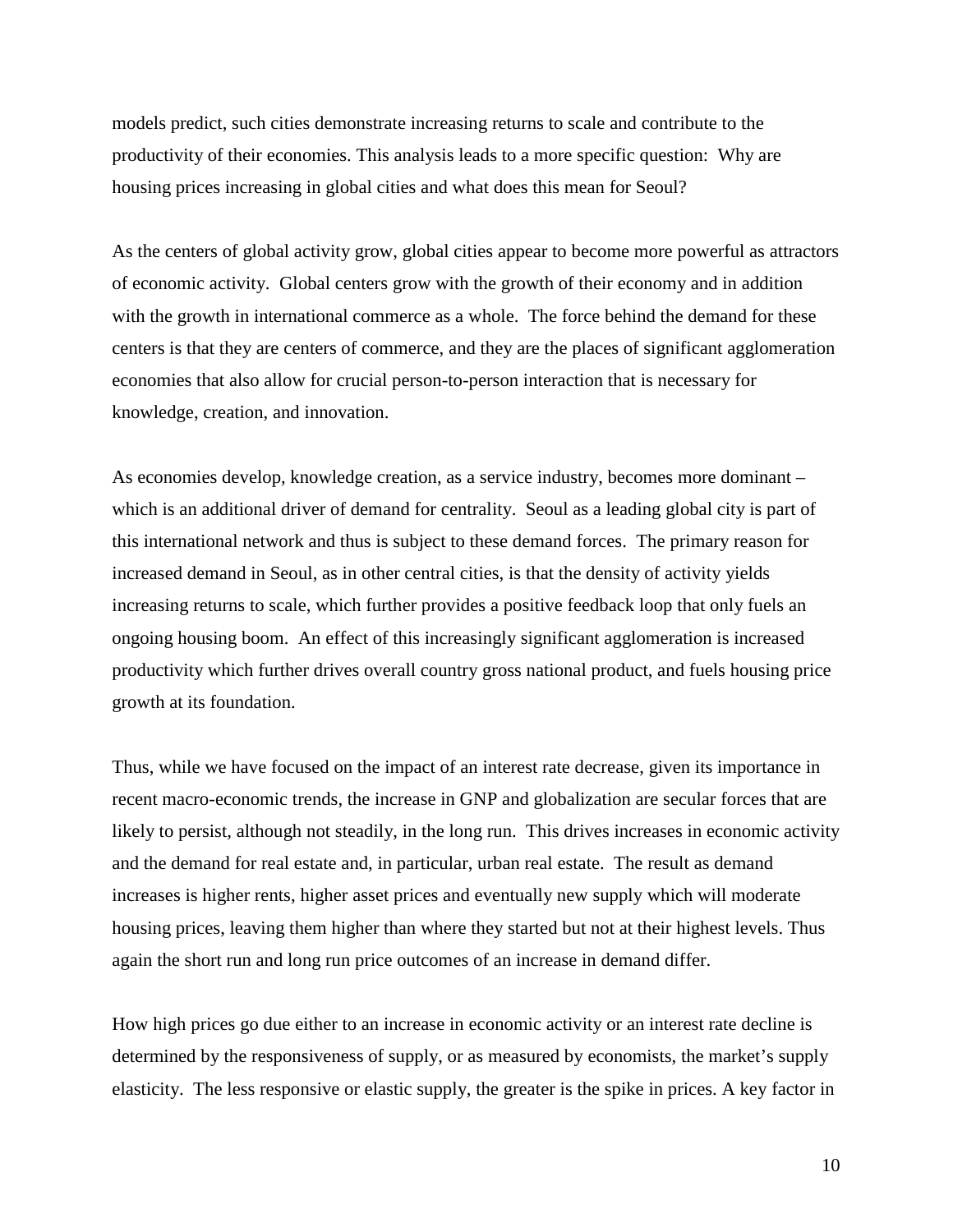supply elasticity is determined by government policy and that is the extent to which regulatory barriers limit supply responsiveness, to which we now turn.

### V. Government Policy

In the face of the recent increases in house prices, what are available policy options, what policies are being called for by citizens, advocacy groups, and the media, and what steps are governments taking? I will draw on the US experience to comment on these questions and then contrast this with the new policy direction in Korea. I will close with thoughts on why differences exist in policy response and policy positions by the press and media as well as the public.

In the United States, federal housing policy is focused on home ownership. Stabilizing the price of housing is not a policy goal. It is assumed that housing prices are the outcome of market forces, which cannot be controlled by governments. Thus, despite the unprecedented increases in housing prices, there is today no federal housing policy goal of stabilizing housing prices. Nor has there been such a goal in the past. And despite political change, it is very unlikely that this policy of no policy is likely to change. Rather, federal housing programs in the US are focused in recent decades on demand side support for housing for low-income households through vouchers and on homeownership support for households of all income levels. In particular, there is a current and historical mandate to increase homeownership and to create an "ownership society," a mandate that spans the political spectrum.

Pro-homeownership policies that the federal government has put into place include tax advantages and housing finance support. Tax advantages include the deductibility of mortgage interest payments from federal tax obligations and exemption from federal taxes on capital gains for most homeowners. Tax benefits accrue mostly to mid and upper income homeowners, since others are likely to take the standard deduction.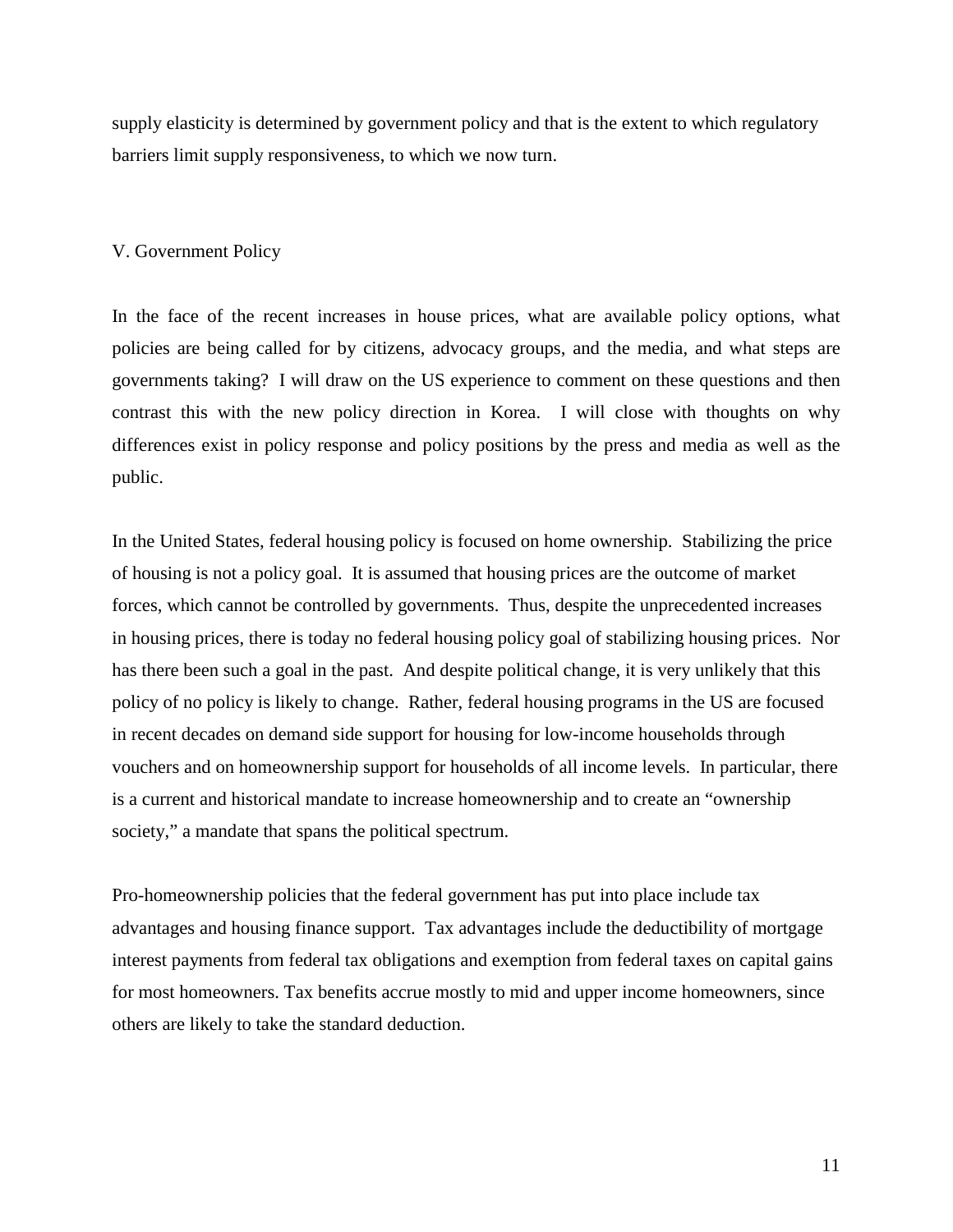While the effect of housing finance support is to increase homeownership at all income levels, there are policies in place that are targeted specifically to increase homeownership among lower income households through the provision of increased access to mortgages for homeownership to this demographic group, identified, in the US, as the underserved,

Stabilizing local housing prices is not a goal of local housing policies either. While it is not the policy of local communities to decrease housing prices, implicitly many local communities do try to increase housing prices. What local governments do is control the supply of developable land. They do so through planning and land use regulation; which in the US occurs mostly on the local level, thereby providing local governments control over developable land supply. The goal of local government, in brief, is to maximize the welfare of their citizen voters, who tend to be, by a wide margin, homeowners. Local governments benefit homeowners by maximizing their localities' aggregate property value. Since local services are to a significant extent paid for by local property tax revenues, by maximizing aggregate property values, local governments can provide more services while maintaining or decreasing local tax rates. For most communities the way to maximize aggregate property values and maximize the welfare of their citizens is to increase the supply of developable land. Therefore, in the US, local governments often compete to provide developable land. This makes the supply of developable land elastic and also makes the supply of housing, which relies on the supply of developable land, elastic.

Some communities (often by combining together in regional entities which may be state enabled), however, do restrict supply. Some do so because they have monopoly-like power, since their locality has some amenity like proximity to the coast (such as communities in the State of California) which cannot easily be reproduced. Others value "quality of life," amenities such as open space and low density development.

 The attempt to restrict supply in the local community often works but at the same time causes population spillovers to the communities which can and do expand to accommodate increased demand. Prominent examples include Phoenix Arizona, Boise, Idaho and Las Vegas, Nevada which are growing rapidly because they are accommodating the demand that California communities cannot supply.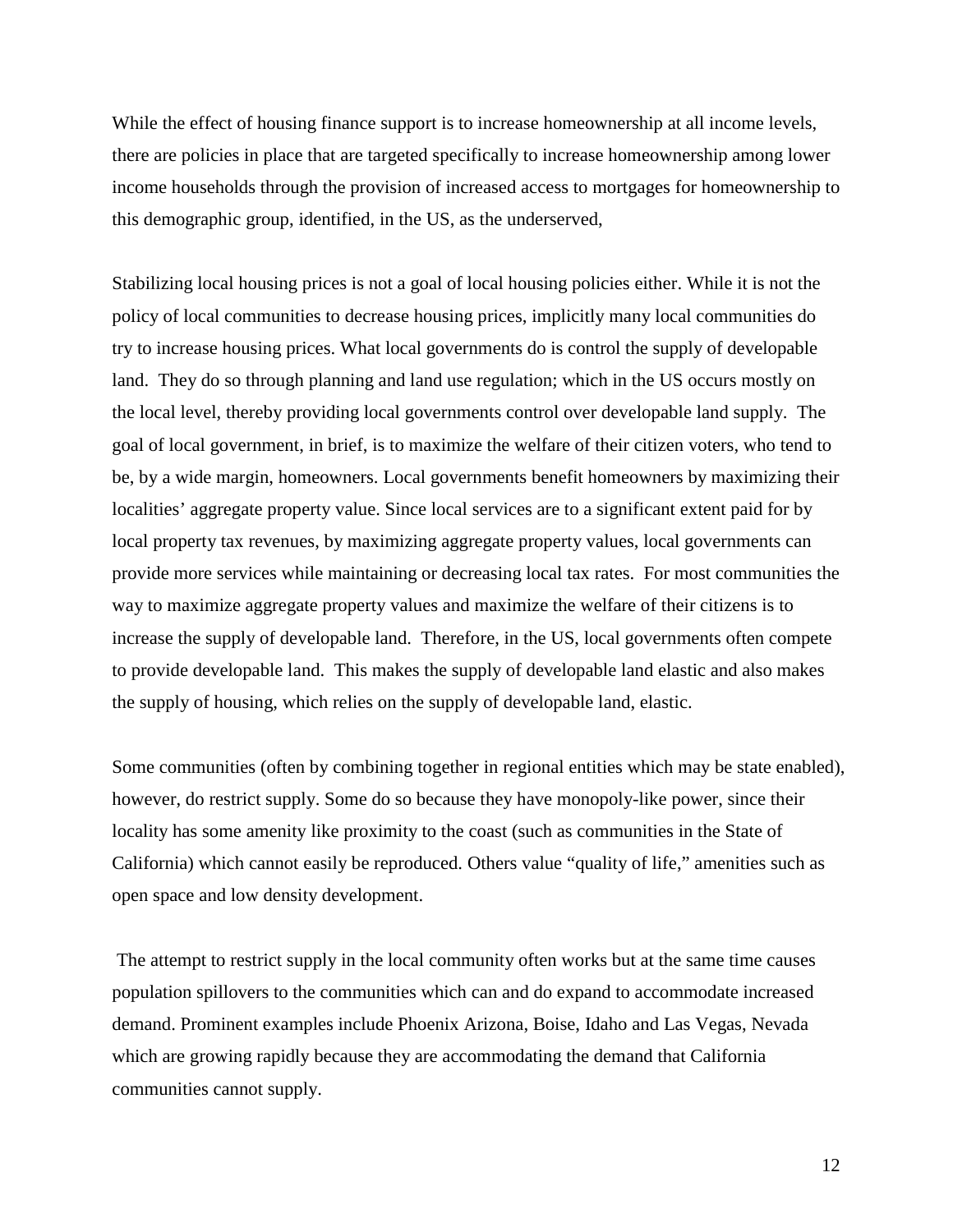Thus, to the question of whether local policy attempts to control housing prices, the answer is paradoxically, if anything, that localities attempt to raise housing prices, when they can through restrictive policies, and that decreasing prices is not on the political landscape. Increasingly, localities may act together to impose region-wide and state-wide growth controls, which may raise local housing prices. They are driven to do so in part because locally elected politicians respond to the interests of their electorate, who are primarily homeowners. In any case, decreasing housing prices is the goal of neither local nor federal housing policy.

In the face of the major run-up in housing prices in many US cities, it is interesting to ask whether there have been changes in the stance of federal housing policy. In fact, the federal housing policy environment is quite stable and, with the exceptions budget discipline, funding cutbacks and calls for increased oversight for the government sponsored agencies, Fannie Mae and Freddie Mac, there are no major changes to note. In particular, there is no change in the firm belief that federal policy has no role in controlling housing prices.

Given the lack of new federal policy initiatives, it is of interest to consider the response of the national media and the general public to the run-up in housing prices in the US. Are there calls from the general public or the media for policy action? Have house price increases drawn media attention? In short, the answer to the former is no. The answer to the latter is that media attention is widespread in local markets where high and rising prices are a factor. In these markets, the major issue that the media address is whether home buyers should buy now or wait. Neither the national nor local media seek to pressure governments into taking policy action to limit house prices. Why? First, house prices are viewed as market outcomes and not effectively subject to government manipulation and this is a factor. Second, high homeownership is a factor and, for many, increased homeownership affordability is an additional factor. Thus for many households, ownership is more affordable in the US today than ever.

This is in part due to mortgage rate declines which have accompanied interest rate decreases. And to some extent it is because house price increases are regional phenomena, and there are markets where housing is eminently affordable. Moreover because most households are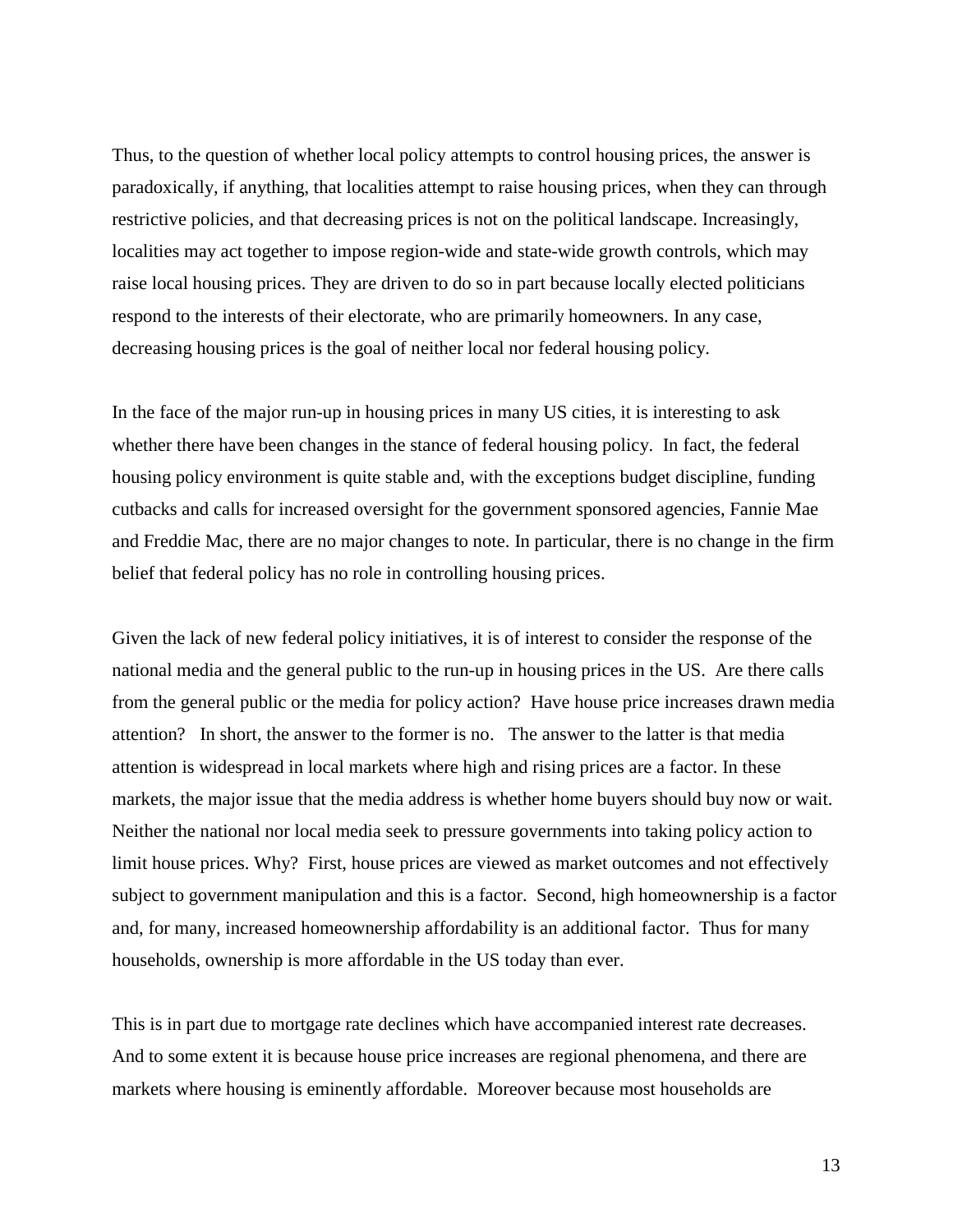homeowners they are participating in these price run-ups and are protected against increases in rents. In short, access to homeownership has increased with increasing prices and is driving the increasing prices. There is no political outcry to address rising prices, and there is no demand for governments to counter the price rises. There is widespread acceptance that prices are the outcome of markets and that they cannot be decreased, only suppressed, and the very suppression will limit supply response.

Korea has responded to its housing price boom in three ways: by increasing the cost of capital for real estate, by placing controls on housing transactions, and by episodic increases in construction activity. Conceptually, these either do not work or work in the short run, but only in the short run. We have already discussed the negative impact of "stop and go" supply policies. We turn now to considering the impacts of the first two policy approaches.

A wealth tax on property may result in housing price decline in the short run but it is also likely to result in less building. A decline in asset prices has an effect of dampening construction because buildings aren't replaced as developers have less incentive to continue to build, and housing prices will recover in the medium term. Over this time period, demand increases but supply doesn't, so prices increase. However, housing prices may not recover completely if demand remains constrained beneath what it was originally. This is an unlikely event in a dynamic economy like Korea; thus in Korea's strong economy, this housing price decline and moderation is unlikely to last because economic growth will continue, although housing prices will be lower, to the extent housing demand is lower, than it otherwise would have been. What will persist, however, is a higher annual cost of homeownership.

Price controls as a solution are sure to backfire. Supply becomes constrained, decreasing the availability of housing, and transactions will also decline. As a result of both, there will be a decrease in general economic activity associated with housing demand. In fact, overall economic growth is likely to be dampened as housing activity is constrained.

Policies that suppress demand work in the short run only and boomerang in the long run. Policies that decrease the affordability of housing and homeownership are counter to the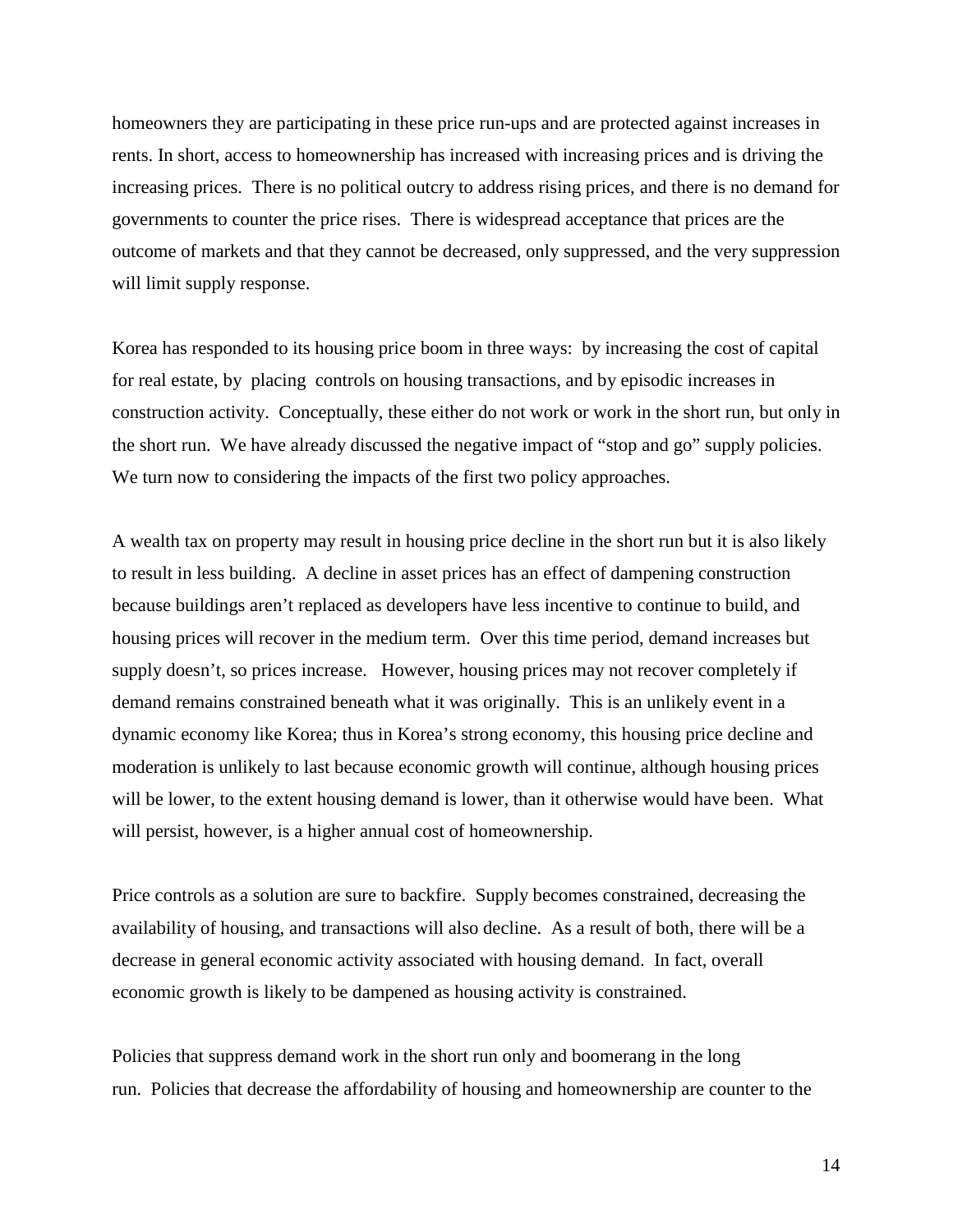intended goals and policies that increase the cost of the supply of housing, while decreasing investor demand in the short run ultimately will increase the cost of housing as well. There is no way to remand the laws of supply and demand; rather, policies need to work to increase the responsiveness of supply<sup>18</sup> and to protect households by encouraging homeownership.

 $18$  Of course what is necessary is an evaluation of both the costs and benefits of regulation.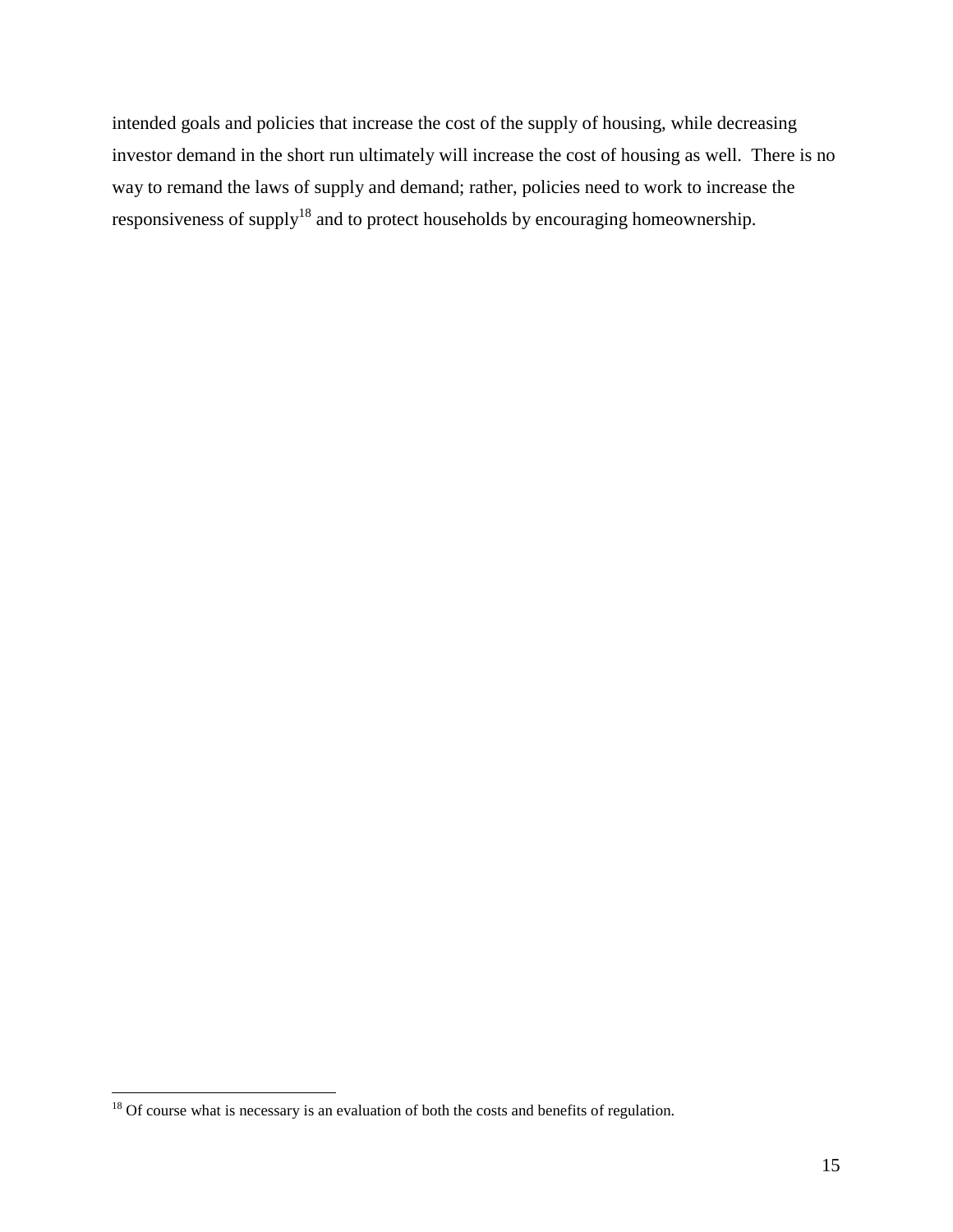

**Exhibit 1 -** Malpezzi and Wachter, 2005



**Exhibit 2 -** Malpezzi and Wachter, 2005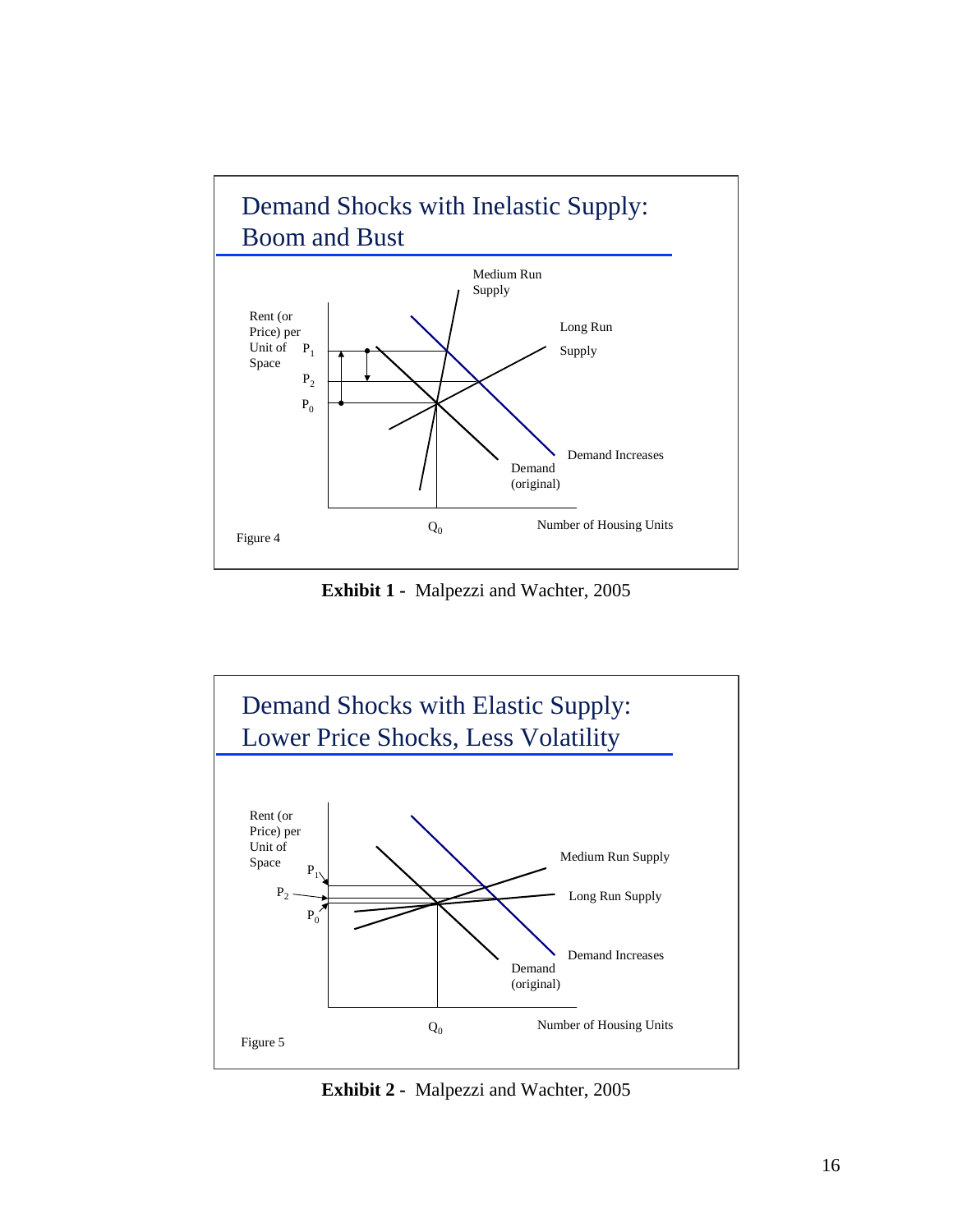

**Exhibit 3** - Malpezzi and Wachter, 2005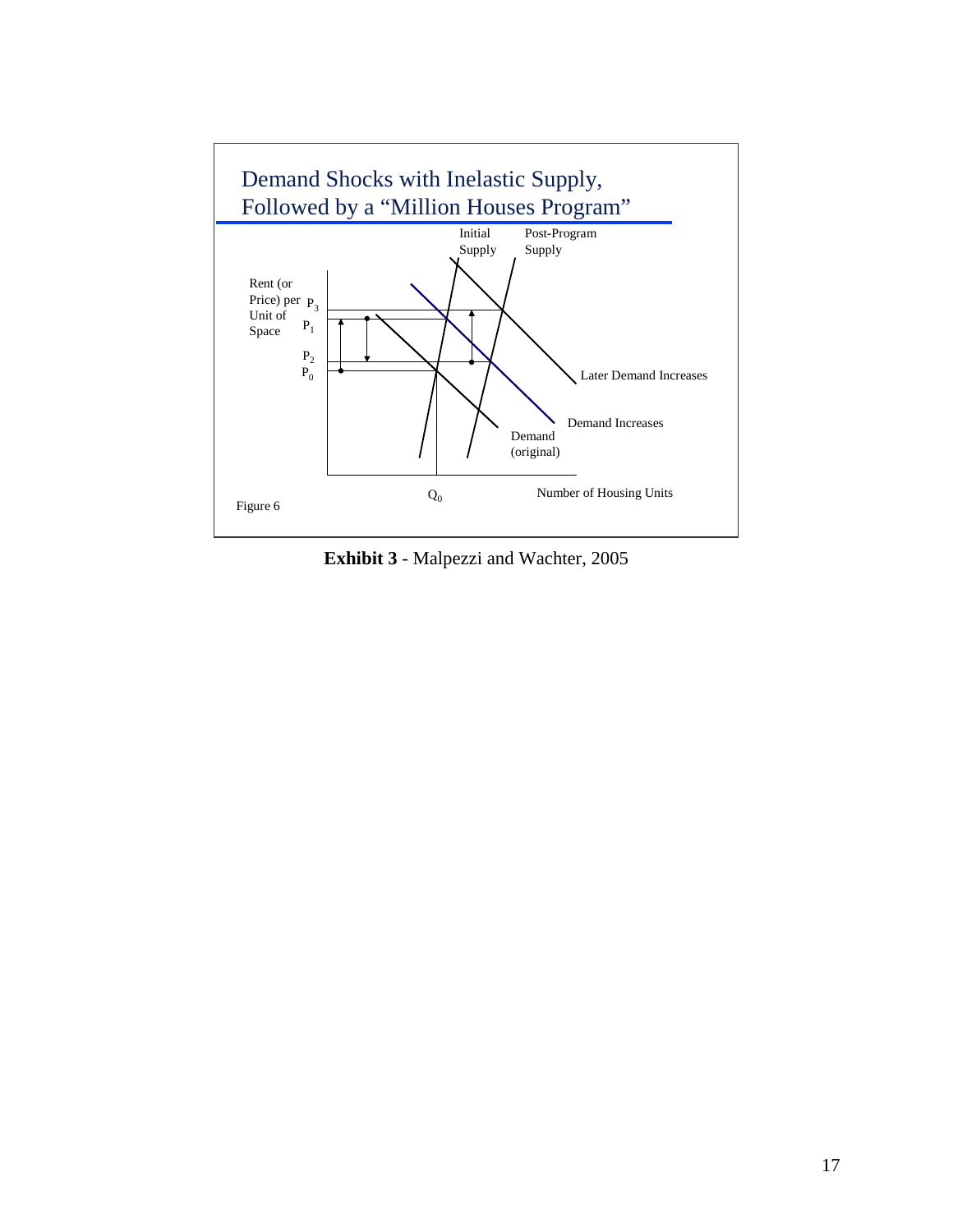

**Exhibit 4** - Note: Real Percent Growth is annualized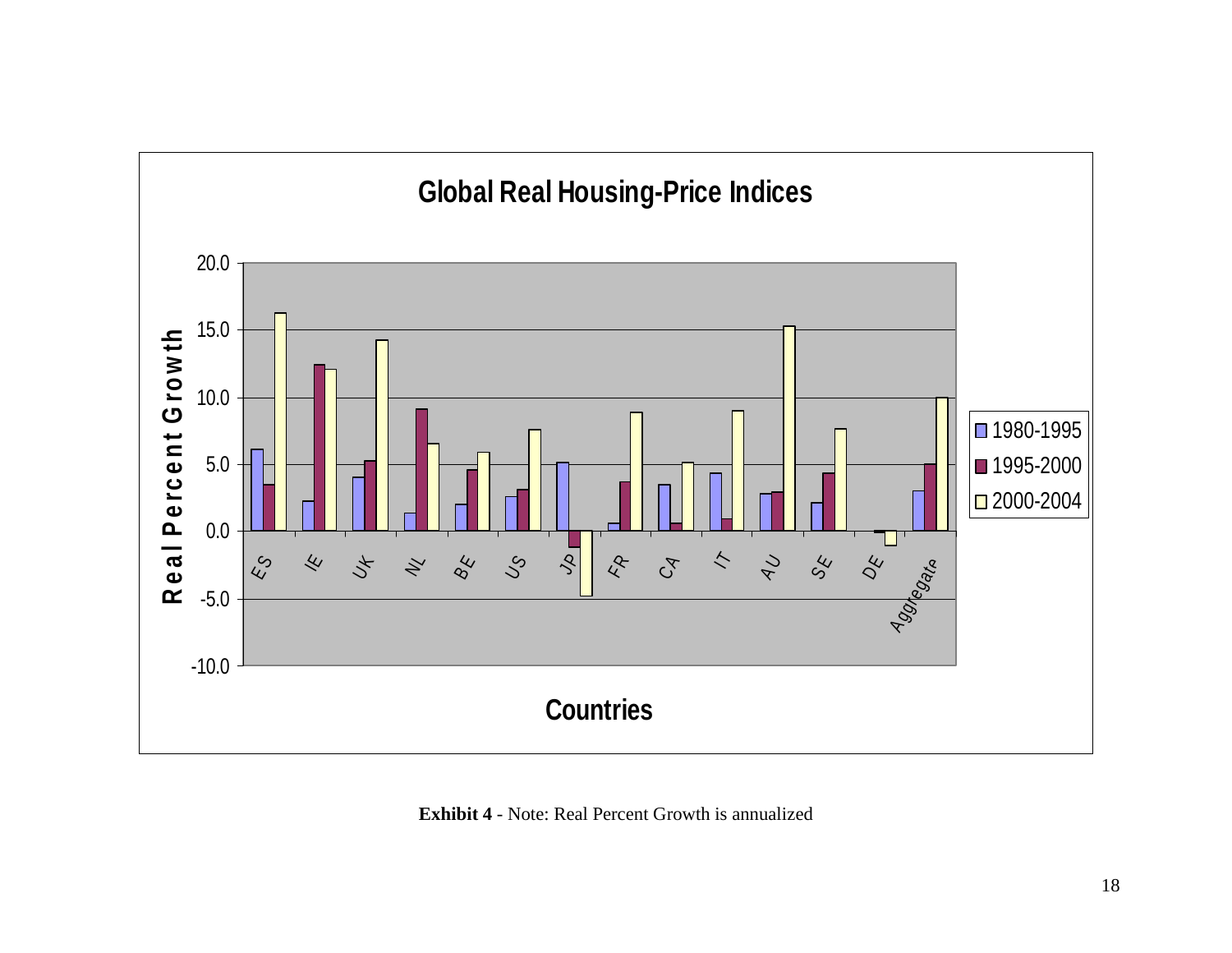|                       | <b>Rate of Change</b> |           |           |  |  |  |  |  |  |  |
|-----------------------|-----------------------|-----------|-----------|--|--|--|--|--|--|--|
| <b>Country</b>        | 1980-1995             | 1995-2000 | 2000-2004 |  |  |  |  |  |  |  |
| <b>Spain</b>          | 6.1                   | 3.5       | 16.26     |  |  |  |  |  |  |  |
| <b>Ireland</b>        | 2.2                   | 12.4      | 12.10     |  |  |  |  |  |  |  |
| <b>United Kingdom</b> | 4.0                   | 5.2       | 14.25     |  |  |  |  |  |  |  |
| <b>Netherlands</b>    | 1.4                   | 9.1       | 6.45      |  |  |  |  |  |  |  |
| <b>Belgium</b>        | 2.0                   | 4.5       | 5.87      |  |  |  |  |  |  |  |
| <b>United States</b>  | 2.6                   | 3.2       | 7.52      |  |  |  |  |  |  |  |
| Japan                 | 5.2                   | $-1.1$    | $-4.86$   |  |  |  |  |  |  |  |
| <b>France</b>         | 0.6                   | 3.7       | 8.89      |  |  |  |  |  |  |  |
| Canada                | 3.5                   | 0.6       | 5.10      |  |  |  |  |  |  |  |
| <b>Italy</b>          | 4.3                   | 0.9       | 8.96      |  |  |  |  |  |  |  |
| <b>Australia</b>      | 2.8                   | 2.9       | 15.26     |  |  |  |  |  |  |  |
| <b>Sweden</b>         | 2.1                   | 4.4       | 7.60      |  |  |  |  |  |  |  |
| Germany               | 0.0                   | 0.0       | $-1.11$   |  |  |  |  |  |  |  |
| <b>Aggregate</b>      | 3.0                   | 5.0       | 10.0      |  |  |  |  |  |  |  |

**Exhibit 5 -** Global Real Housing Price Indices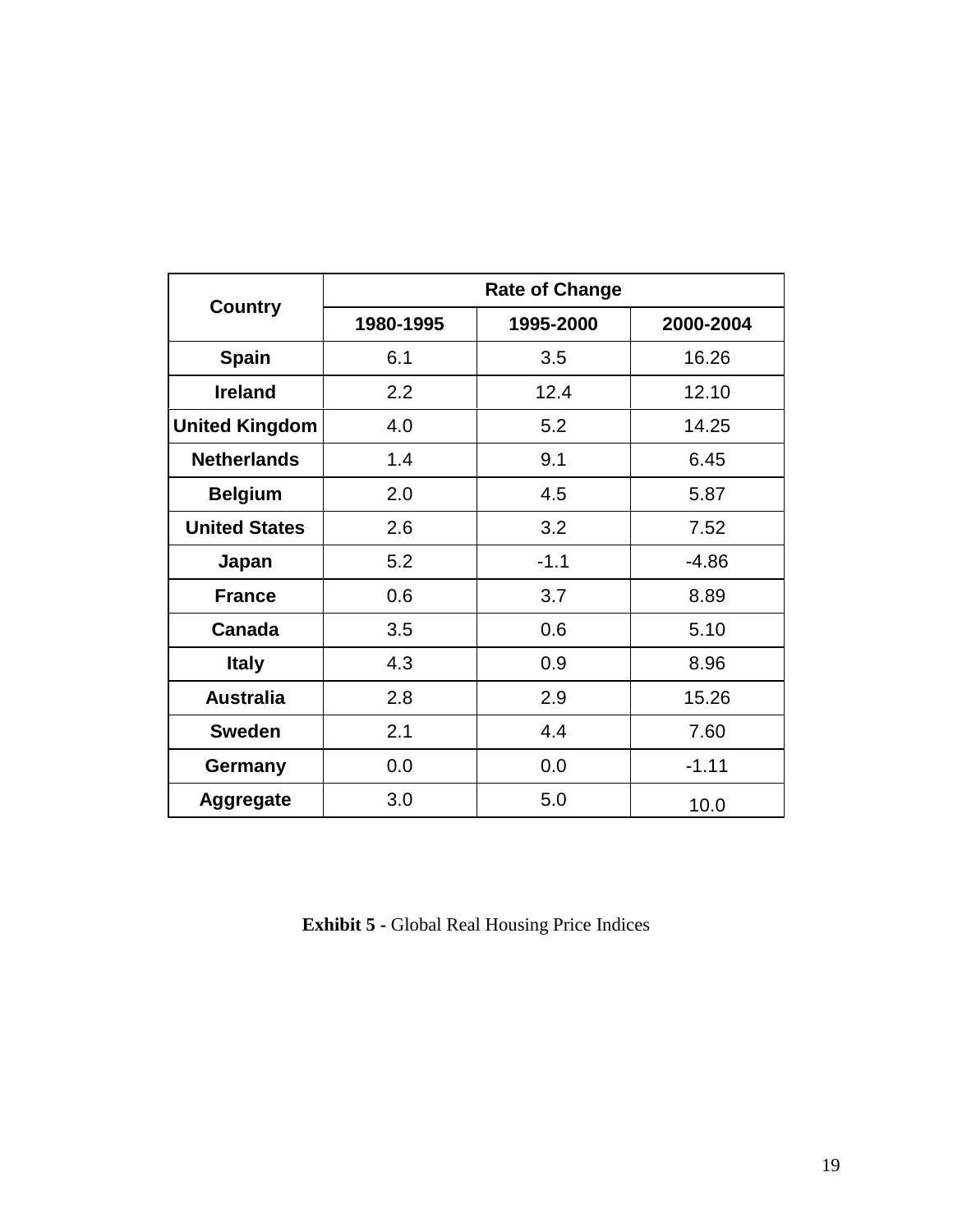

**Exhibit 6**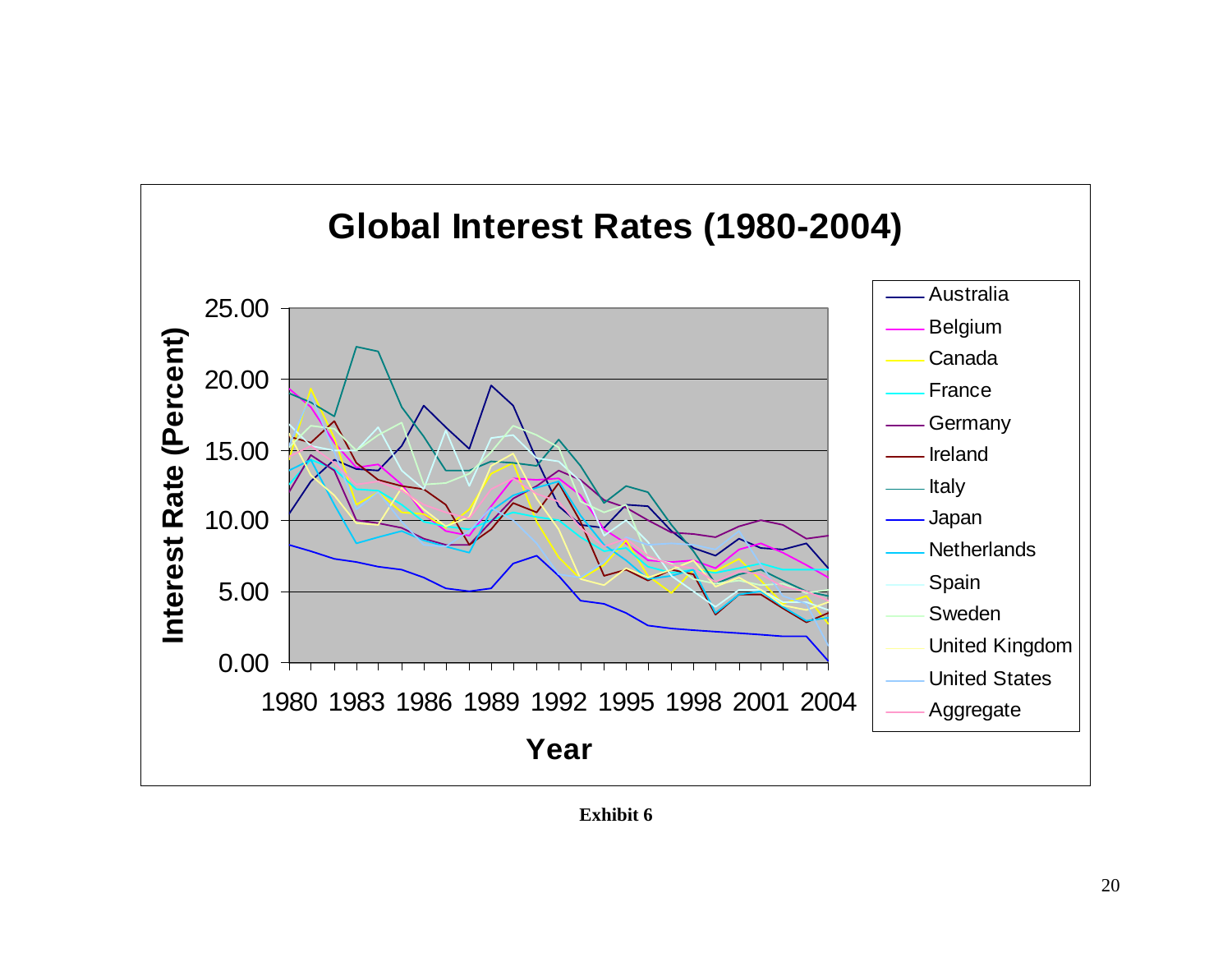

**Exhibit 7**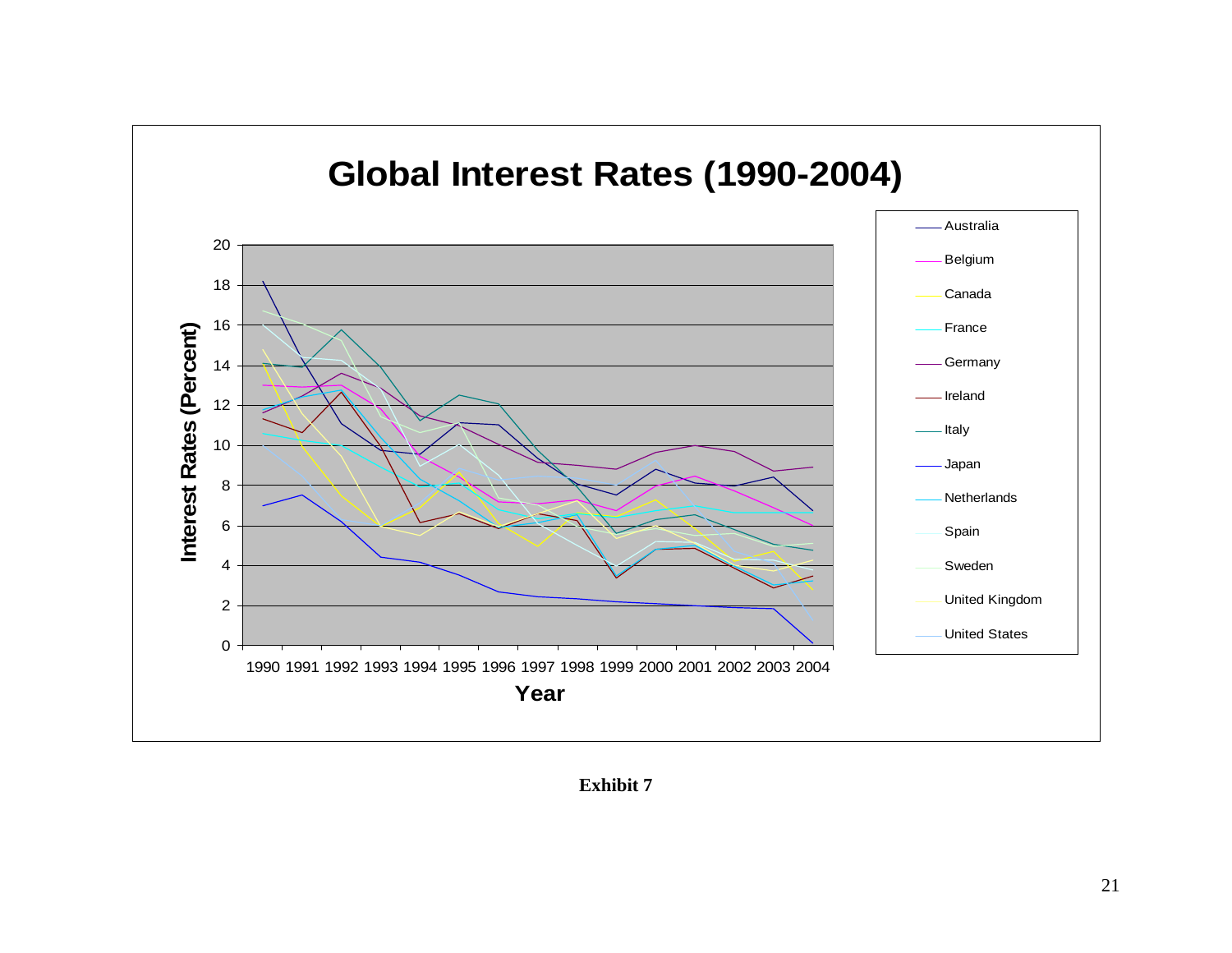| <b>Country</b>       | 1990  | 1991  | 1992  | 1993  | 1994  | 1995  | 1996  | 1997 | 1998 | 1999 | 2000 | 2001  | 2002 | 2003 | 2004 |
|----------------------|-------|-------|-------|-------|-------|-------|-------|------|------|------|------|-------|------|------|------|
| <b>Australia</b>     | 18.16 | 14.27 | 11.05 | 9.71  | 9.55  | 11.12 | 10.99 | 9.31 | 8.03 | 7.51 | 8.78 | 8.12  | 7.95 | 8.41 | 6.70 |
| <b>Belgium</b>       | 13.00 | 12.87 | 13.00 | 11.81 | 9.41  | 8.41  | 7.16  | 7.06 | 7.25 | 6.71 | 7.97 | 8.45  | 7.70 | 6.88 | 5.98 |
| Canada               | 14.06 | 9.93  | 7.47  | 5.93  | 6.87  | 8.64  | 6.06  | 4.95 | 6.6  | 6.43 | 7.27 | 5.81  | 4.2  | 4.68 | 2.75 |
| <b>France</b>        | 10.57 | 10.21 | 9.99  | 8.89  | 7.89  | 8.11  | 6.76  | 6.34 | 6.55 | 6.35 | 6.7  | 6.97  | 6.6  | 6.6  | 6.60 |
| Germany              | 11.59 | 12.46 | 13.59 | 12.85 | 11.47 | 10.94 | 10.01 | 9.12 | 9.01 | 8.8  | 9.63 | 10.00 | 9.69 | 8.68 | 8.90 |
| Ireland              | 11.29 | 10.62 | 12.65 | 9.93  | 6.13  | 6.55  | 5.84  | 6.57 | 6.21 | 3.34 | 4.77 | 4.83  | 3.83 | 2.84 | 3.48 |
| <b>Italy</b>         | 14.09 | 13.9  | 15.76 | 13.86 | 11.22 | 12.47 | 12.05 | 9.74 | 7.88 | 5.58 | 6.26 | 6.52  | 5.77 | 5.02 | 4.72 |
| Japan                | 6.95  | 7.53  | 6.15  | 4.41  | 4.13  | 3.50  | 2.65  | 2.44 | 2.32 | 2.16 | 2.06 | 1.96  | 1.86 | 1.82 | 0.10 |
| <b>Netherlands</b>   | 11.75 | 12.39 | 12.75 | 10.39 | 8.29  | 7.20  | 5.89  | 6.12 | 6.5  | 3.45 | 4.79 | 5.00  | 3.95 | 3.00 | 3.21 |
| <b>Spain</b>         | 16.00 | 14.37 | 14.22 | 12.77 | 8.94  | 10.04 | 8.49  | 6.07 | 5.01 | 3.94 | 5.17 | 5.16  | 4.3  | 4.25 | 3.75 |
| <b>Sweden</b>        | 16.69 | 16.05 | 15.2  | 11.4  | 10.64 | 11.11 | 7.38  | 7.01 | 5.94 | 5.53 | 5.82 | 5.47  | 5.58 | 4.92 | 5.11 |
| United Kingdom       | 14.75 | 11.54 | 9.41  | 5.91  | 5.47  | 6.68  | 5.95  | 6.58 | 7.2  | 5.33 | 5.97 | 5.08  | 4.00 | 3.68 | 4.25 |
| <b>United States</b> | 10.00 | 8.46  | 6.25  | 6.00  | 7.13  | 8.82  | 8.27  | 8.44 | 8.35 | 7.99 | 9.23 | 6.92  | 4.67 | 4.12 | 1.21 |
| Aggregate            | 12.99 | 11.89 | 11.35 | 9.53  | 8.24  | 8.74  | 7.50  | 6.90 | 6.68 | 5.62 | 6.49 | 6.18  | 5.39 | 4.99 | 4.37 |

**Exhibit 8 - Global Interest Rates**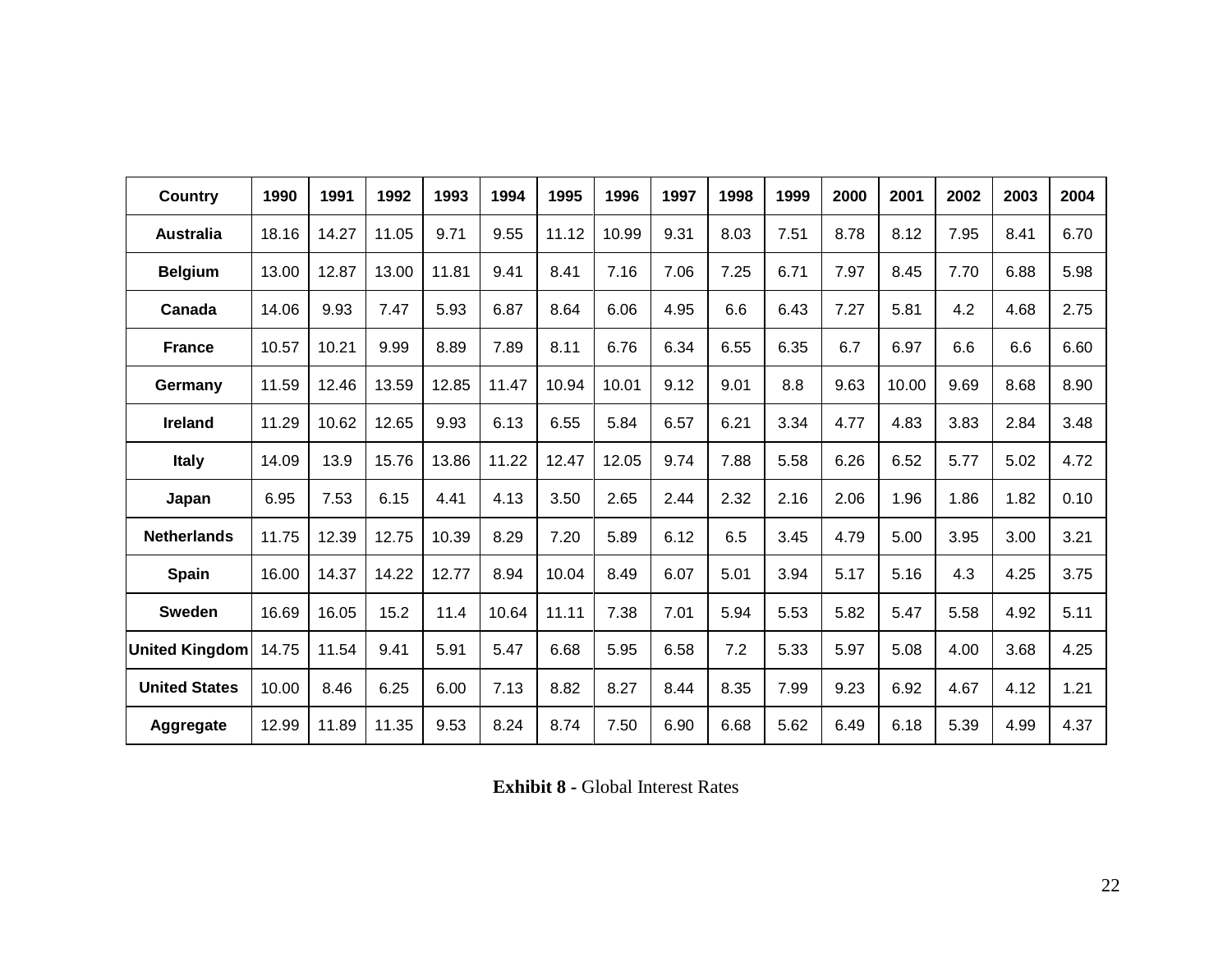

**Exhibit 9**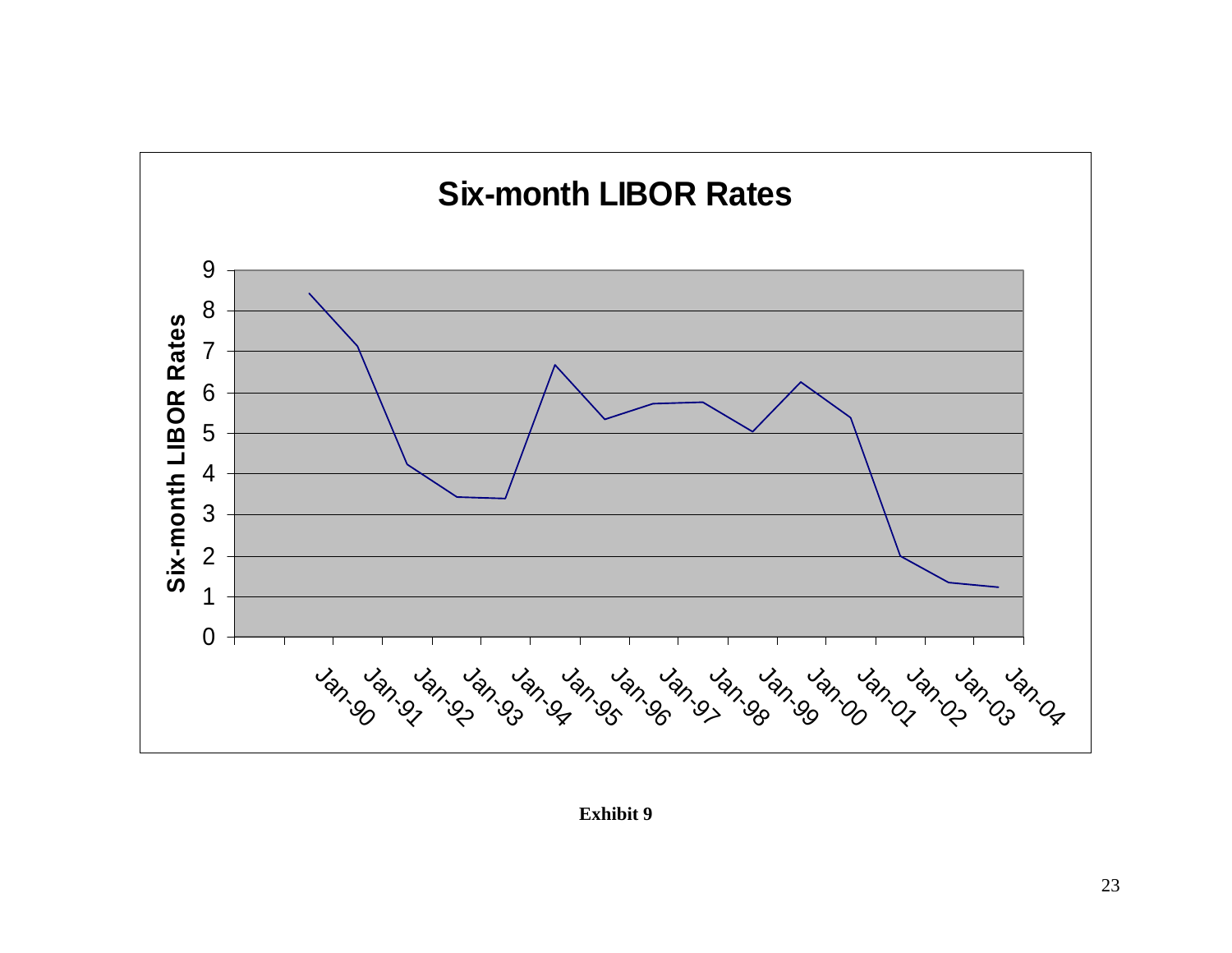| City, Country            |                 | <b>National Rate</b> | <b>City Rate</b> |           |  |  |  |
|--------------------------|-----------------|----------------------|------------------|-----------|--|--|--|
|                          | 1980-2001       | 2000-2001            | 1980-2001        | 2000-2001 |  |  |  |
| Dublin, Ireland          | 95              | 8.6                  | 207              | 9.2       |  |  |  |
| <b>Madrid, Spain</b>     | 124             | 11.4                 | 149              | 15.2      |  |  |  |
| New York,                | 20              | 5.6                  | 112              | 8.4       |  |  |  |
| <b>United States</b>     |                 |                      |                  |           |  |  |  |
| London,                  | 89              | 8.5                  | 103              | 9.3       |  |  |  |
| <b>United Kingdom</b>    |                 |                      |                  |           |  |  |  |
| Sydney, Australia        | 10 <sup>1</sup> | 6.6                  | 83               | 13.1      |  |  |  |
| <b>Brussels, Belgium</b> | 23              | 3.0                  | 58               | 4.1       |  |  |  |
| Paris, France            | 15              | 5.1                  | 58               | 8.6       |  |  |  |
| Stockholm, Sweden        | 6               | 5.3                  | 54               | 7.5       |  |  |  |
| Tokyo, Japan             | 15              | $-3.6$               | 30               | $-5.3$    |  |  |  |
| Amsterdam,               | 66              | 4.0                  | 20               | 1.5       |  |  |  |
| <b>Netherlands</b>       |                 |                      |                  |           |  |  |  |
| Frankfurt, Germany       | $-21$           | $-0.9$               | 0.0              | $-1.0$    |  |  |  |
| Toronto, Canada          | 13              | 0.2                  | -9               | $-0.1$    |  |  |  |
| Milan, Italy             | 13              | 5.0                  | N/A              | 6.8       |  |  |  |

**Exhibit 10 -** Real Rates of Change in Housing Prices: City vs. Country Source: http://www.economist.com/displaystory.cfm?story\_id=1057057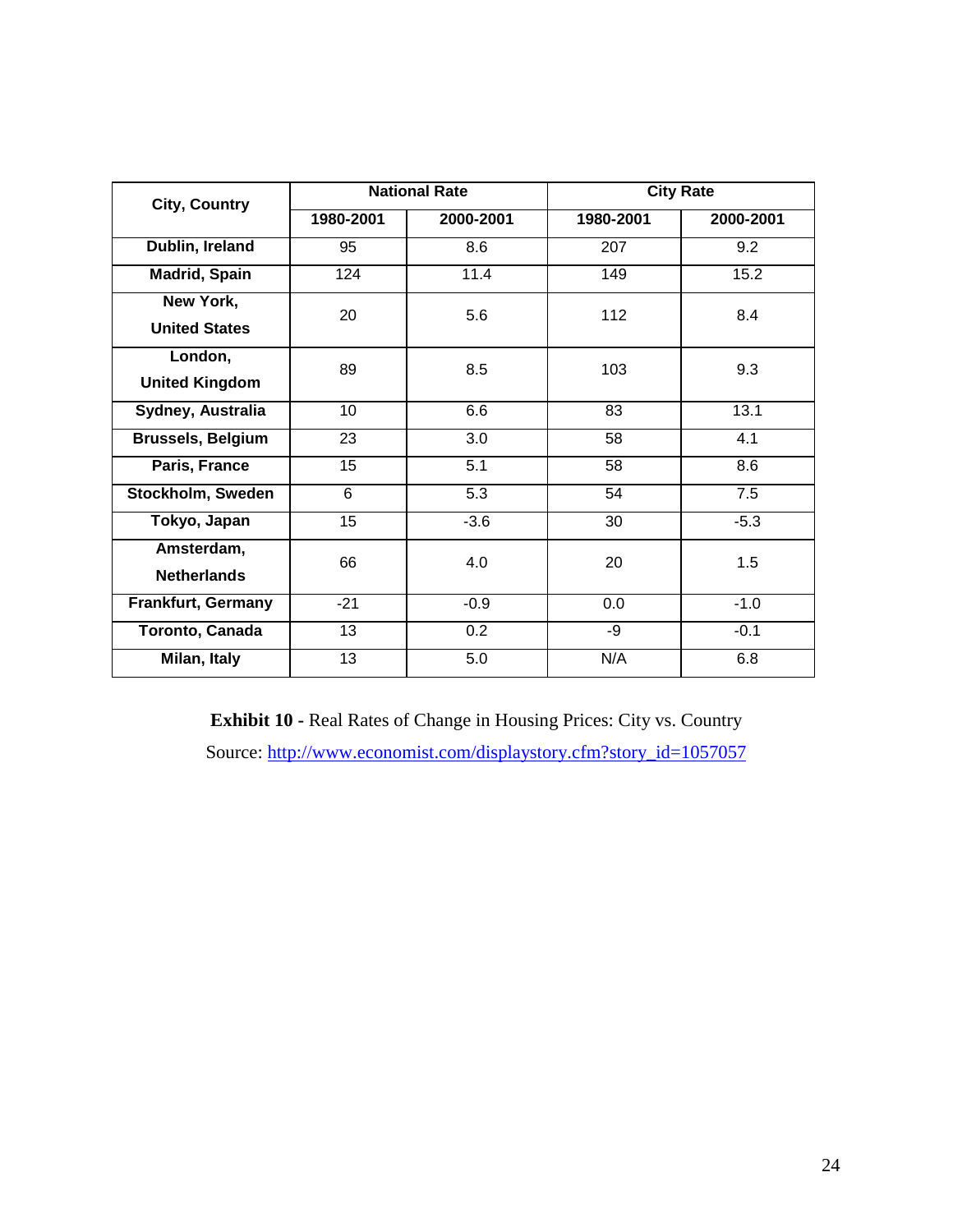



**Exhibits 11 and 12**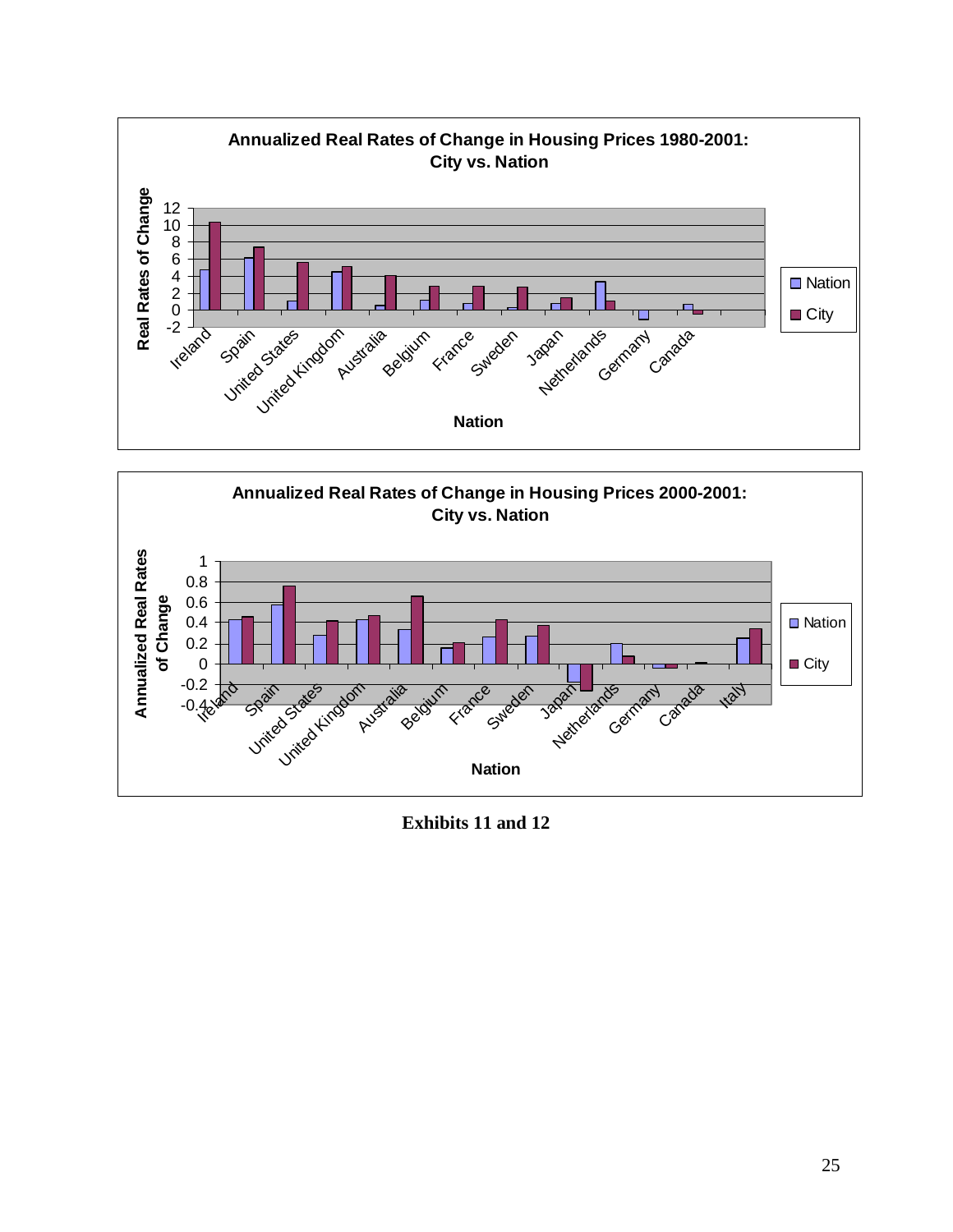|          | City, Country | Dublin,<br>Ireland | Madrid.<br>Spain | New York,<br><b>United States</b> | London,<br>United<br>Kingdom |      | Sydney, Brussels,<br>Australia Belgium | Paris,<br>France | Stockholm,<br>Sweden | Tokyo,<br>Japan  | Amsterdam,<br>Netherlands | Frankfurt,<br>Germany    | Toronto.<br>Canada | Milan,<br>Italy | <b>AVERAGE</b> |
|----------|---------------|--------------------|------------------|-----------------------------------|------------------------------|------|----------------------------------------|------------------|----------------------|------------------|---------------------------|--------------------------|--------------------|-----------------|----------------|
| National | 1980-         |                    |                  |                                   |                              |      |                                        |                  |                      |                  |                           |                          |                    |                 |                |
| Rate     | 2001          | 4.75               | 6.20             | 1.00                              | 4.45                         | 0.50 | 1.15                                   | 0.75             | 0.30                 | 0.75             | 3.30                      | (1.05)                   | 0.65               | 0.65            | 1.80           |
|          | $2000 -$      |                    |                  |                                   |                              |      |                                        |                  |                      |                  |                           |                          |                    |                 |                |
|          | 2001          | 0.43               | 0.57             | 0.28                              | 0.43                         | 0.33 | 0.15                                   | 0.26             | 0.27                 | (0.18)           | 0.20                      | (0.05)                   | 0.01               | 0.25            | 0.23           |
| City     | 1980-         |                    |                  |                                   |                              |      |                                        |                  |                      |                  |                           |                          |                    |                 |                |
| Rate     | 2001          | 10.35              | 7.45             | 5.60                              | 5.15                         | 4.15 | 2.90                                   | 2.90             | 2.70                 | .50 <sub>1</sub> | 1.00                      | $\overline{\phantom{0}}$ | (0.45)             | N/A             | 3.60           |
|          | 2000-         |                    |                  |                                   |                              |      |                                        |                  |                      |                  |                           |                          |                    |                 |                |
|          | 2001          | 0.46               | 0.76             | 0.42                              | 0.47                         | 0.66 | 0.21                                   | 0.43             | 0.38                 | (0.27)           | 0.08                      | (0.05)                   | (0.01)             | 0.34            | 0.30           |

**Exhibit 13** - City vs. Country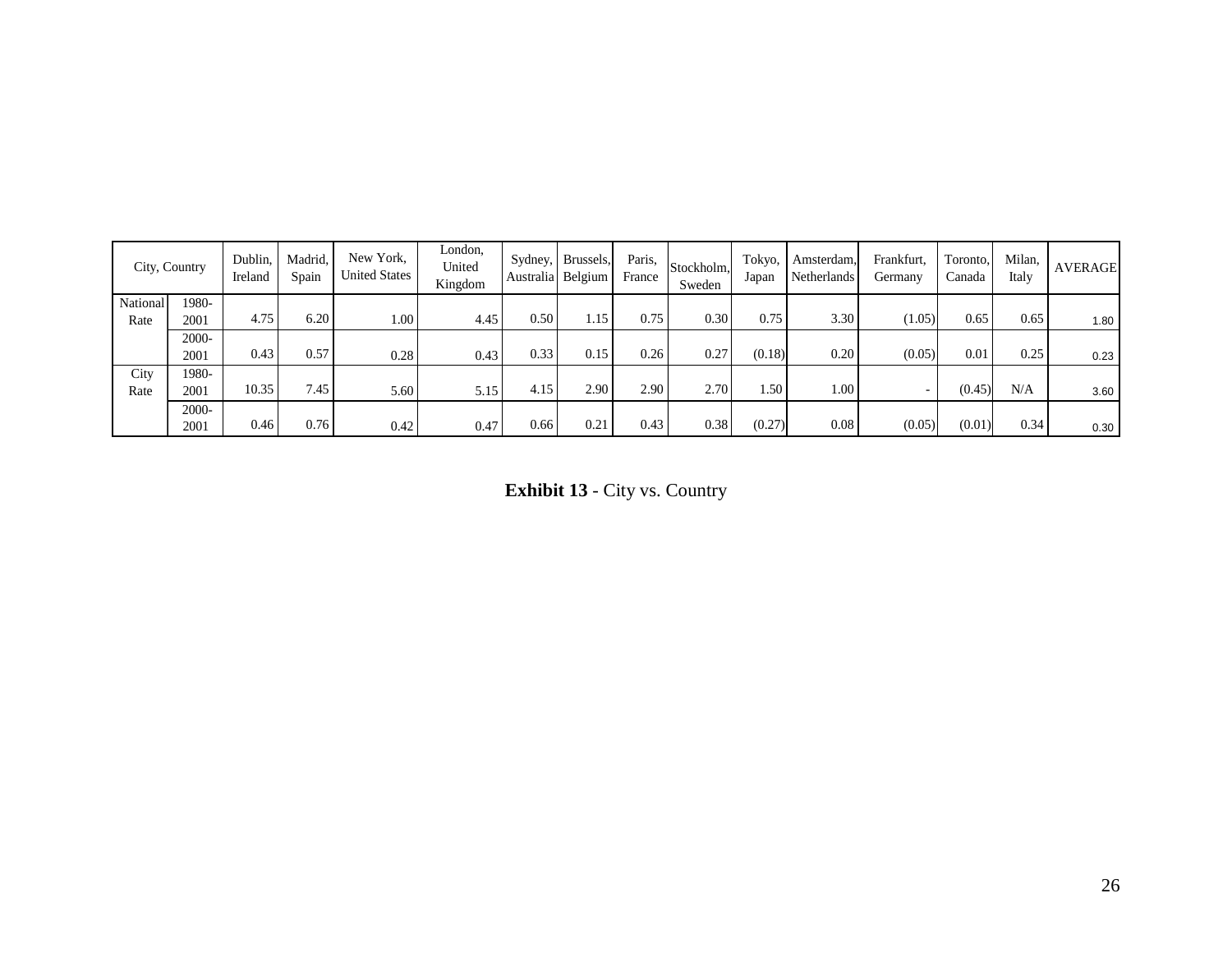



**Exhibits 14 (OFHEO) and 15 (Evenson 2003)**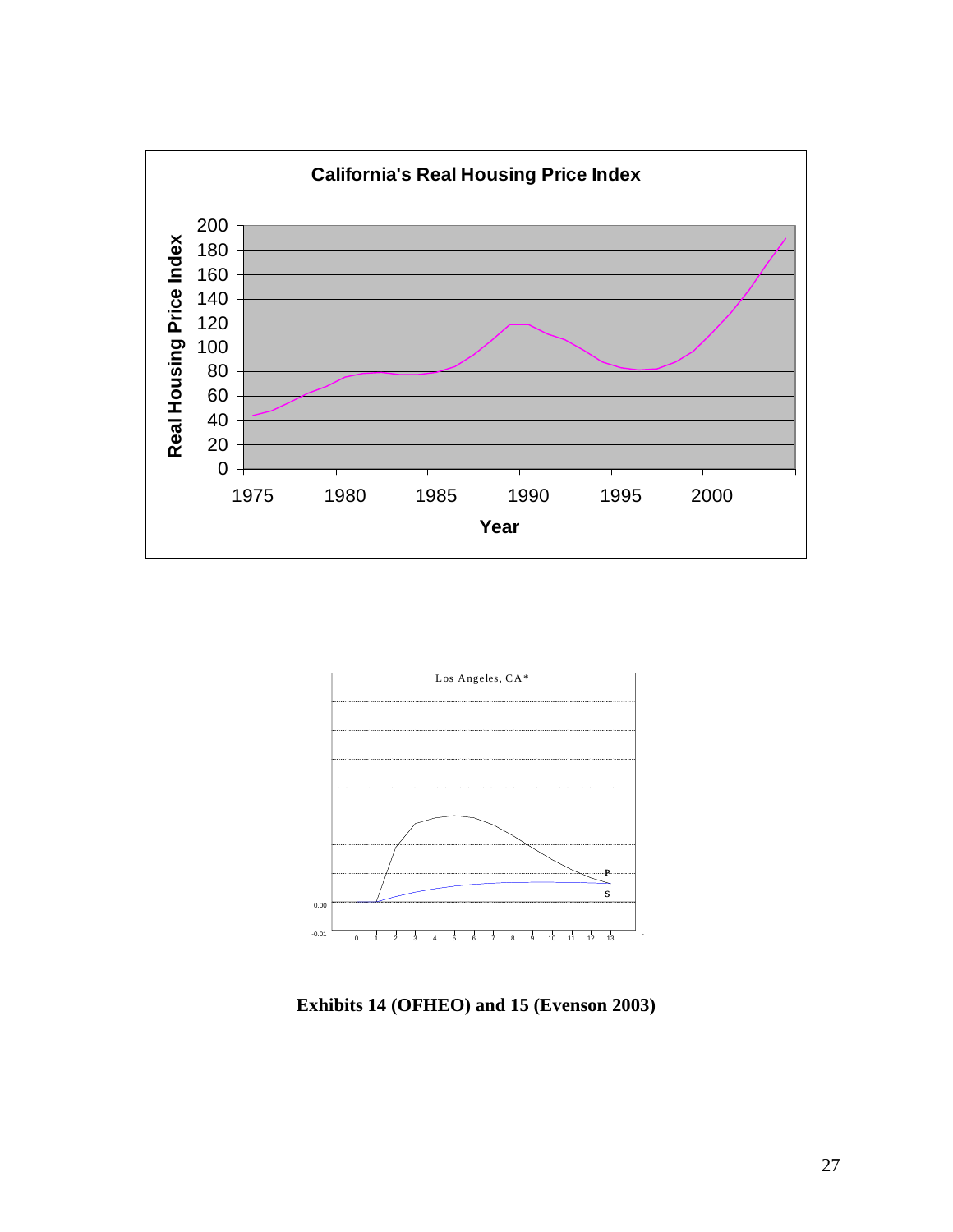



**Exhibits 16 (OFHEO) and 17 (Evenson 2003)**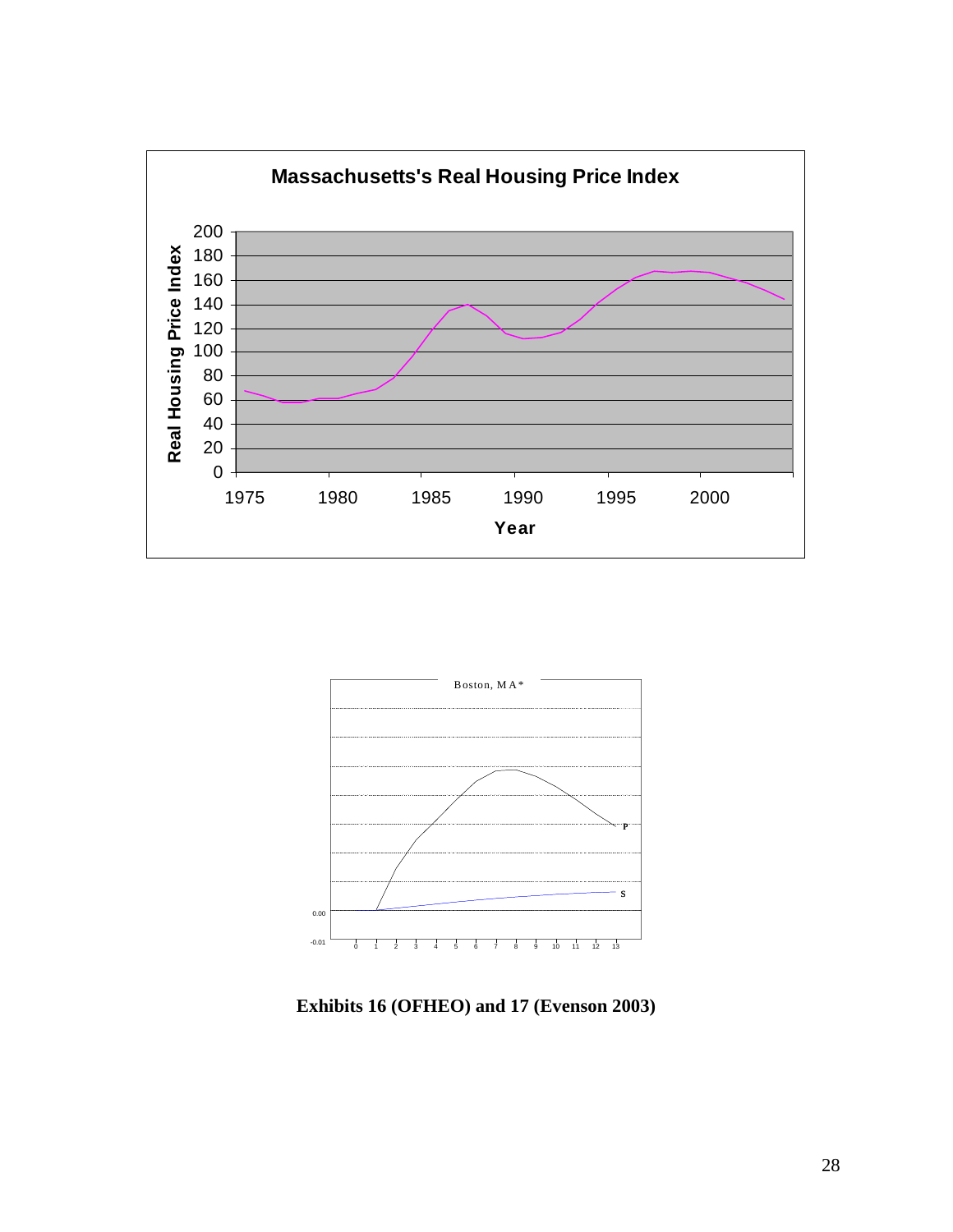



**Exhibits 18 (OFHEO) and 19 (Evenson 2003)**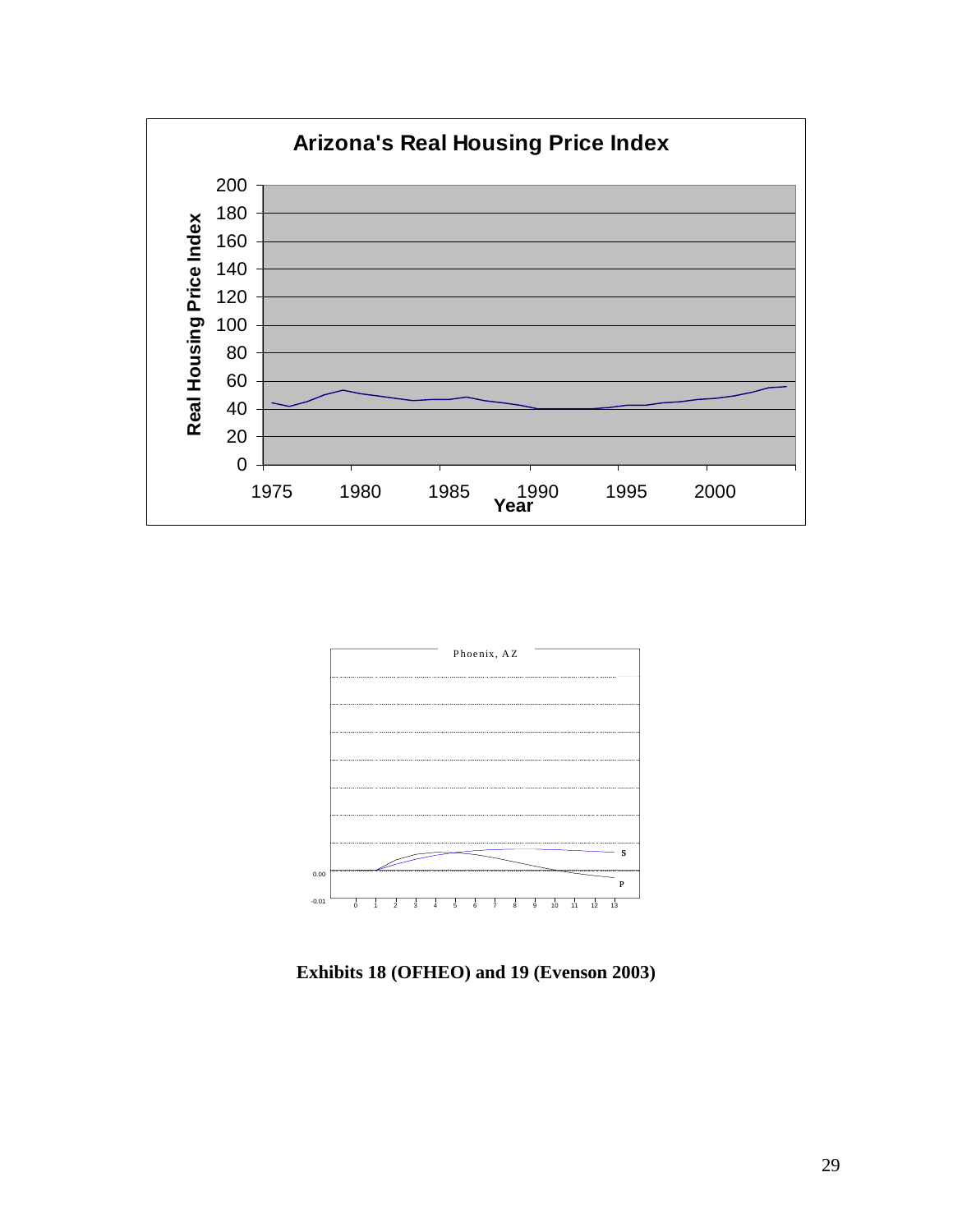



**Exhibits 20 (OFHEO) and 21 (Evenson 2003)**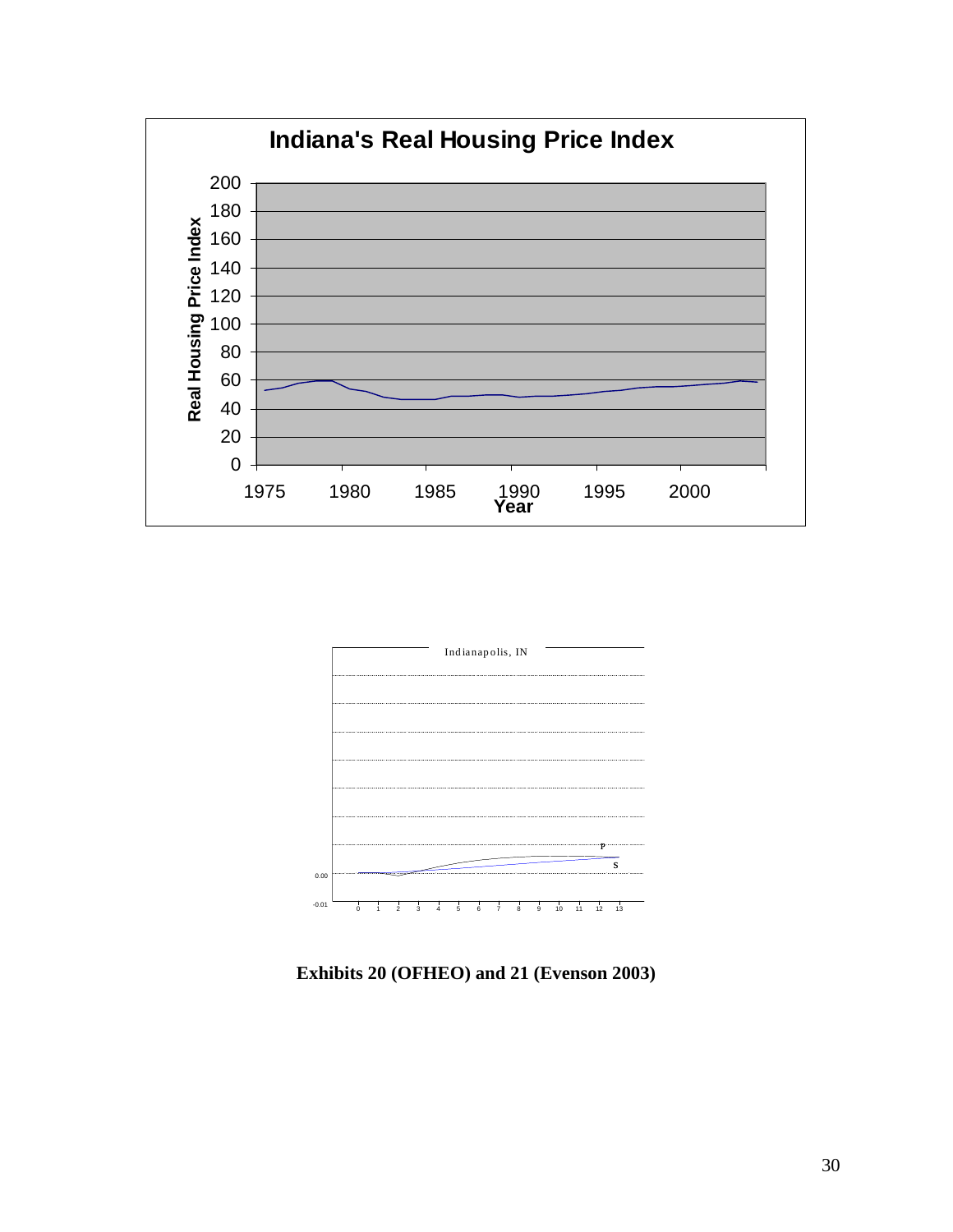

**Exhibits 22-25 (OFHEO)**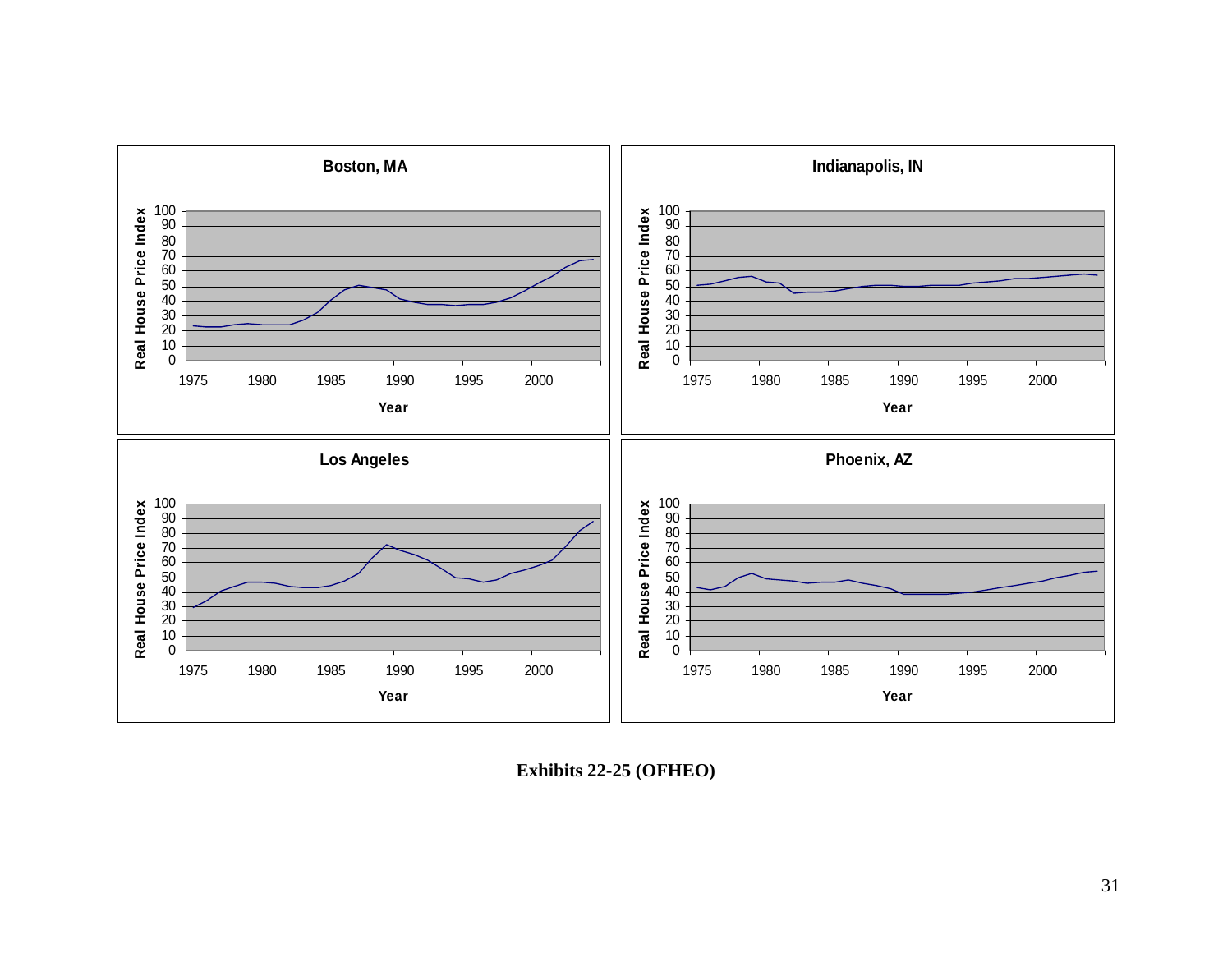

**Exhibit 26 (Case and Wachter 2005)**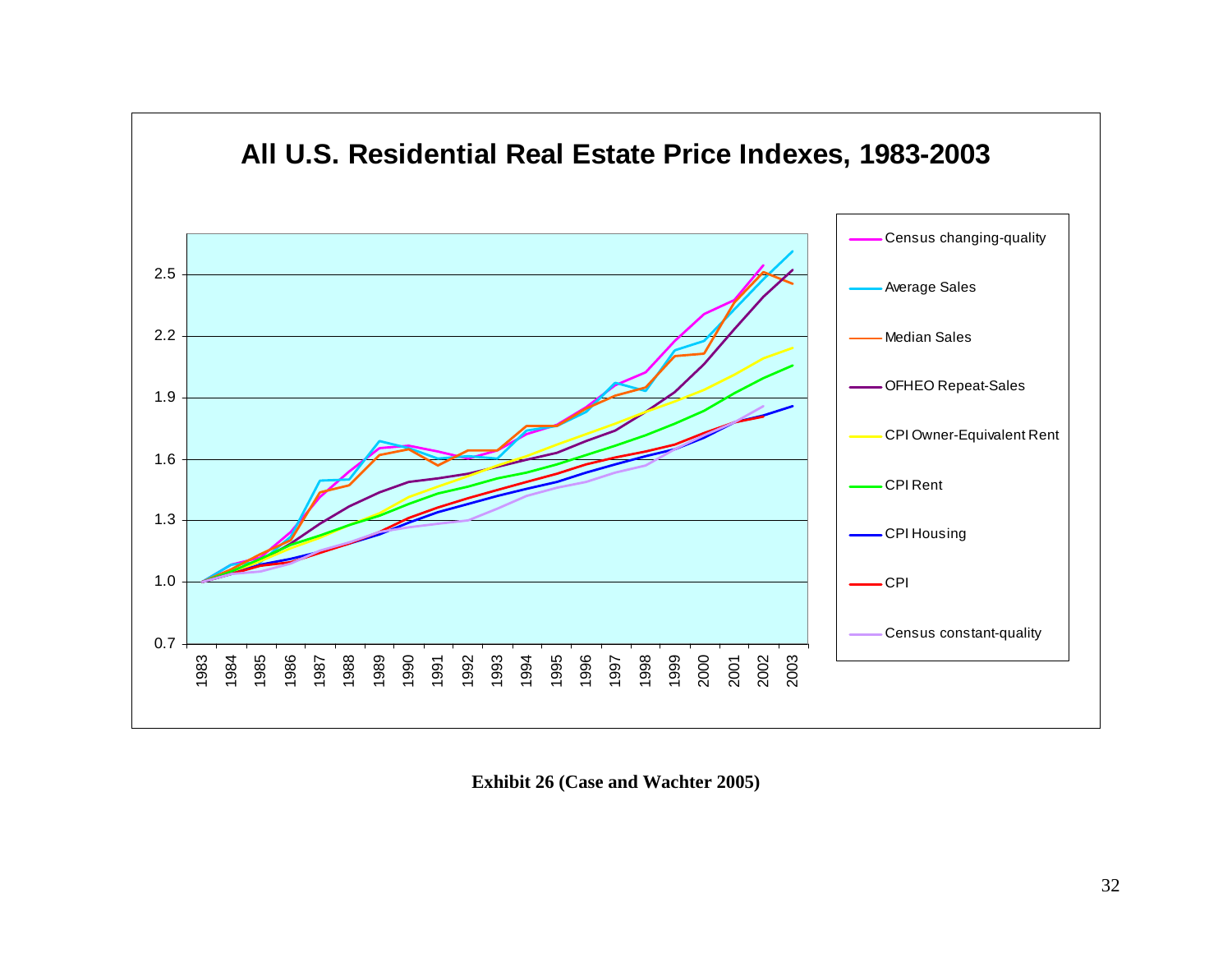**Exhibit 27 -** Korea – Crisis of 1997

Source: Kim (2004)

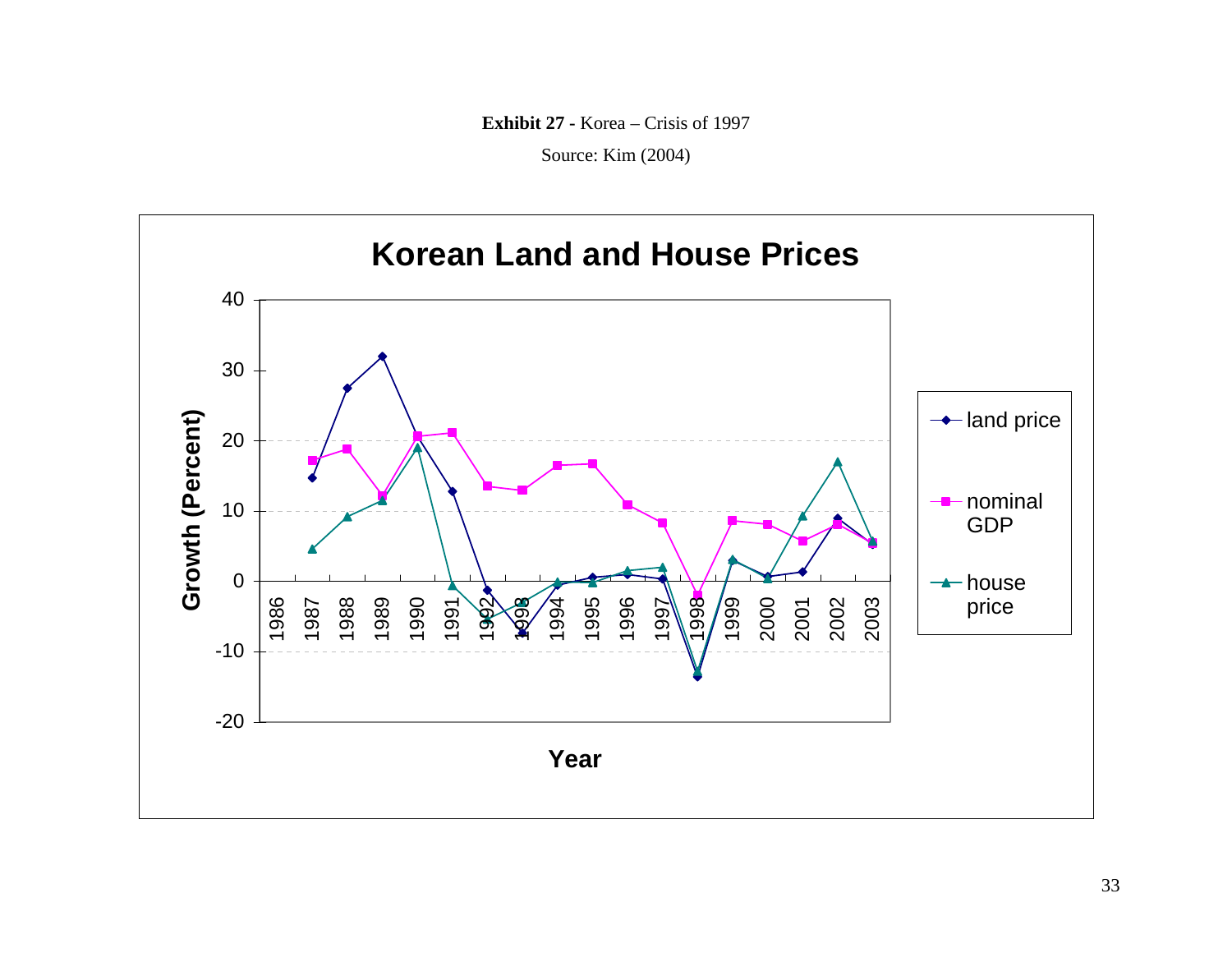

 **Exhibit 28 -** House price index in Korea since 1986

Nominal (blue), Real (pink)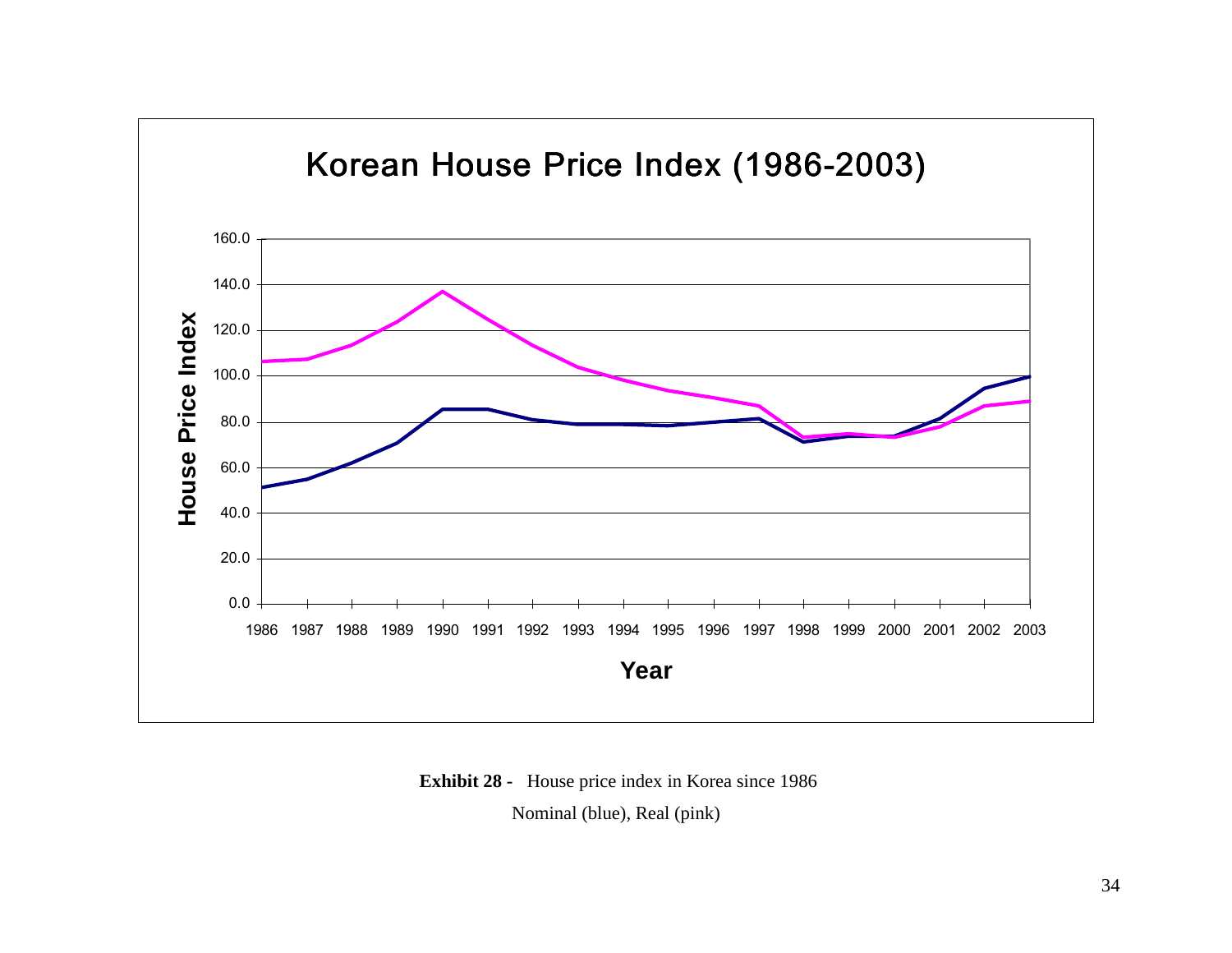

**Exhibit 29** – House price index in Seoul since 1986

Nominal (blue), Real (pink)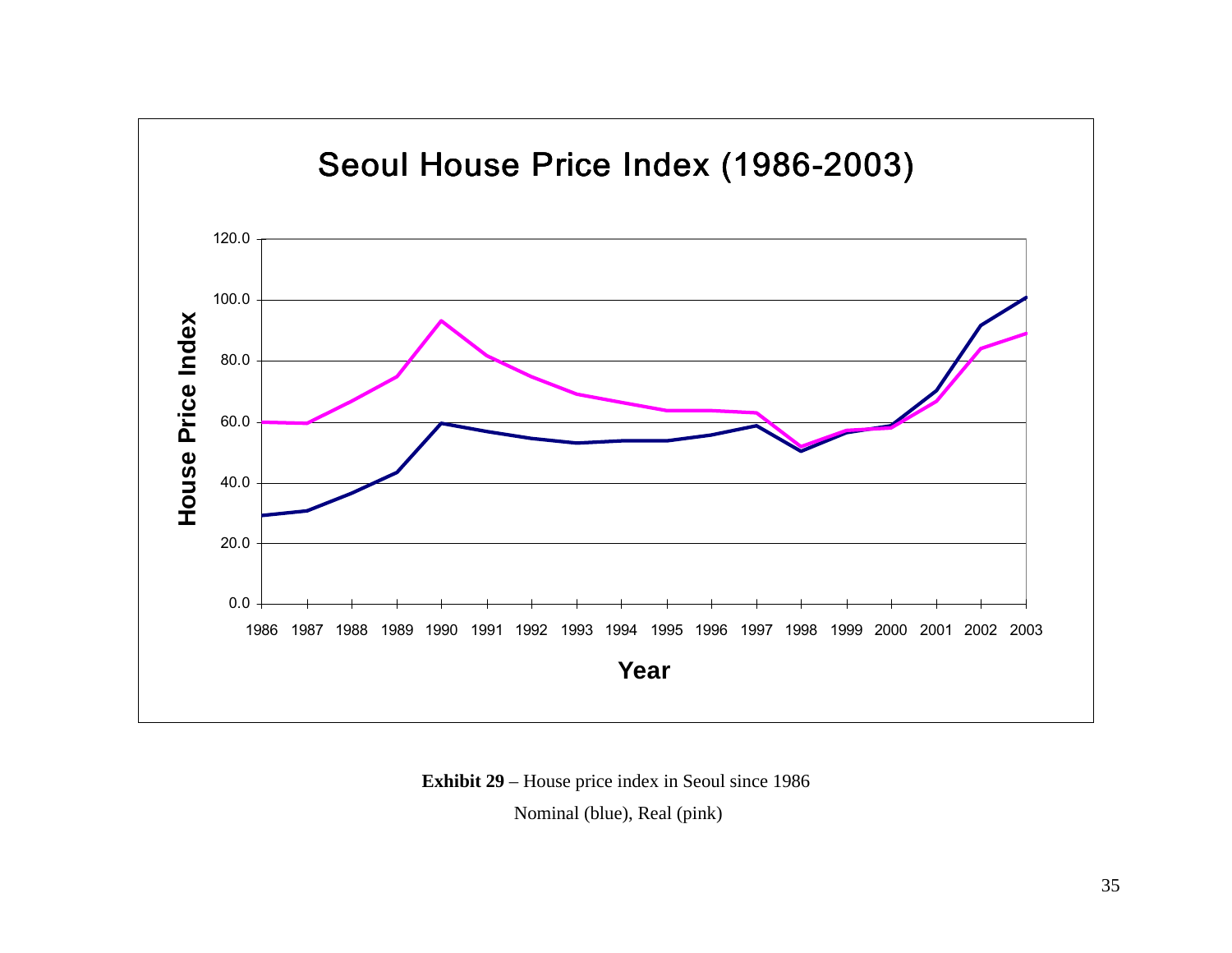

#### **Exhibit 30**

*The impact of a decrease in interest rates (black) and increase in real estate rates (red) (asset demand shift) upon the DiPasquale & Wheaton model and the peripheral aspects involving real estate.* 

| Year(s)     | <b>Interest Rates</b> |
|-------------|-----------------------|
| 1990 - 2000 | 3.3%                  |
| 2000        | 4.7%                  |
| 2001        | 2.3%                  |
| 2002        | 3.0%                  |
| 2003        | 3.2%                  |
| 2004        | 4.1%                  |

**Exhibit 12 -** World GNP Growth Rates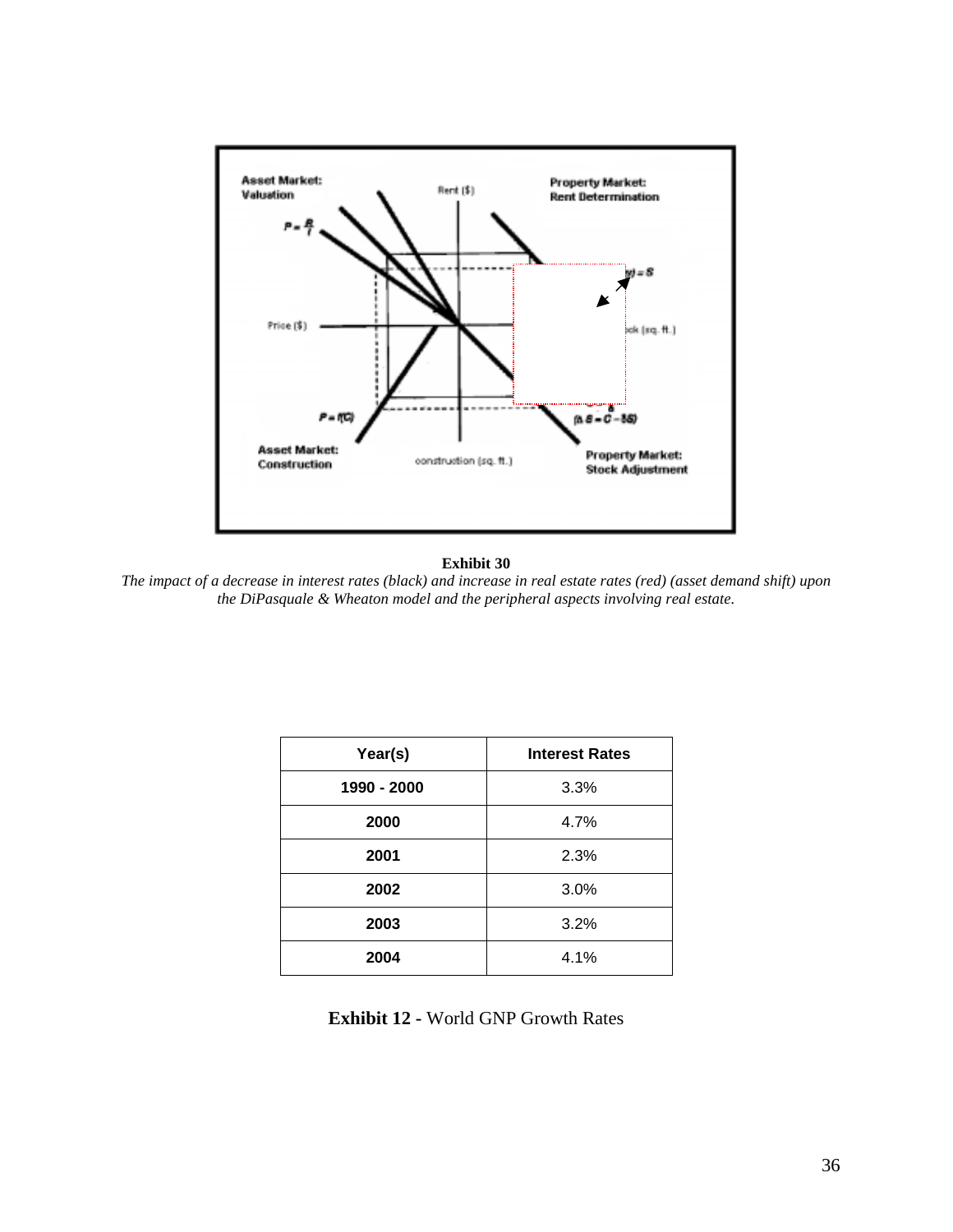# *Citations*

Angel, Shlomo. *Housing Policy Matters: A Global Analysis*. Oxford, 2000.

Angel, Shlomo and Stephen K. Mayo. Enabling Policies and Their Effects on Housing Sector Performance: A Global Comparison. Paper presented to the Habitat II Conference, Istanbul, Turkey, June 1996.

Bartlett, Will. *Housing Supply Elasticities: Theory and Measurement*. York, UK: Joseph Rowntree Memorial Trust Working Paper No. 2, 1989.

Black, J. Thomas and James Hoben. Effect of Policy Restrictions on Residential Land Prices. *Urban Land*, 43(4), 1984, p. 4.

Bramley, Glen. Housing Market Adjustment and Land-Supply Constraints. *Environment and Planning A*, 31(7), July **1999**, pp. 1169-88.

Case, Karl E. and Wachter, Susan M. Residential Real Estate Price Indexes as financial Soundness Indicators. *IMF / BIS Conference on Real Estate Indicators and Financial Stability* proceedings, 2005, forthcoming.

DiPasquale, Denise and William C. Wheaton.1996. *Urban Economics and Real Estate Markets.* Englewood Cliffs, NJ: Prentice Hall.

Economist, "Finance And Economics: Betting the house; Property prices**."** Vol.366 (2003): p. 82.

Economist, "Finance And Economics: Hair-raising; Global house prices." Vol.371 (2004): p. 70.

Economist, "Leaders: Homing in on the risks; House prices and the world economy." Vol. 371 (2004): p. 12.

Economist, "Survey Design Flaws**."** Vol.367 (2003): p. 10 Englund, Peter and Yannis M. Ioannides. House Price Dynamics: An International Empirical Perspective. *Journal of Housing Economics*, 6(2), June 1997, pp. 119-36.

Evans, Alan W. The Land Market and Government Intervention. In Paul Chesire and Edwin S. Mills, (eds.), *Handbook of Regional and Urban Economics*. Volume 3, Elsevier, 1999.

Evenson, Bengte. Understanding House Price Volatility: Measuring and Explaining the Supply Side of Metropolitan Area Housing. Illinois State University. April, 2003

Follain, James R. The Price Elasticity of the Long Run Supply of New Housing Construction. *Land Economics*, 55, 1979, pp. 190-99.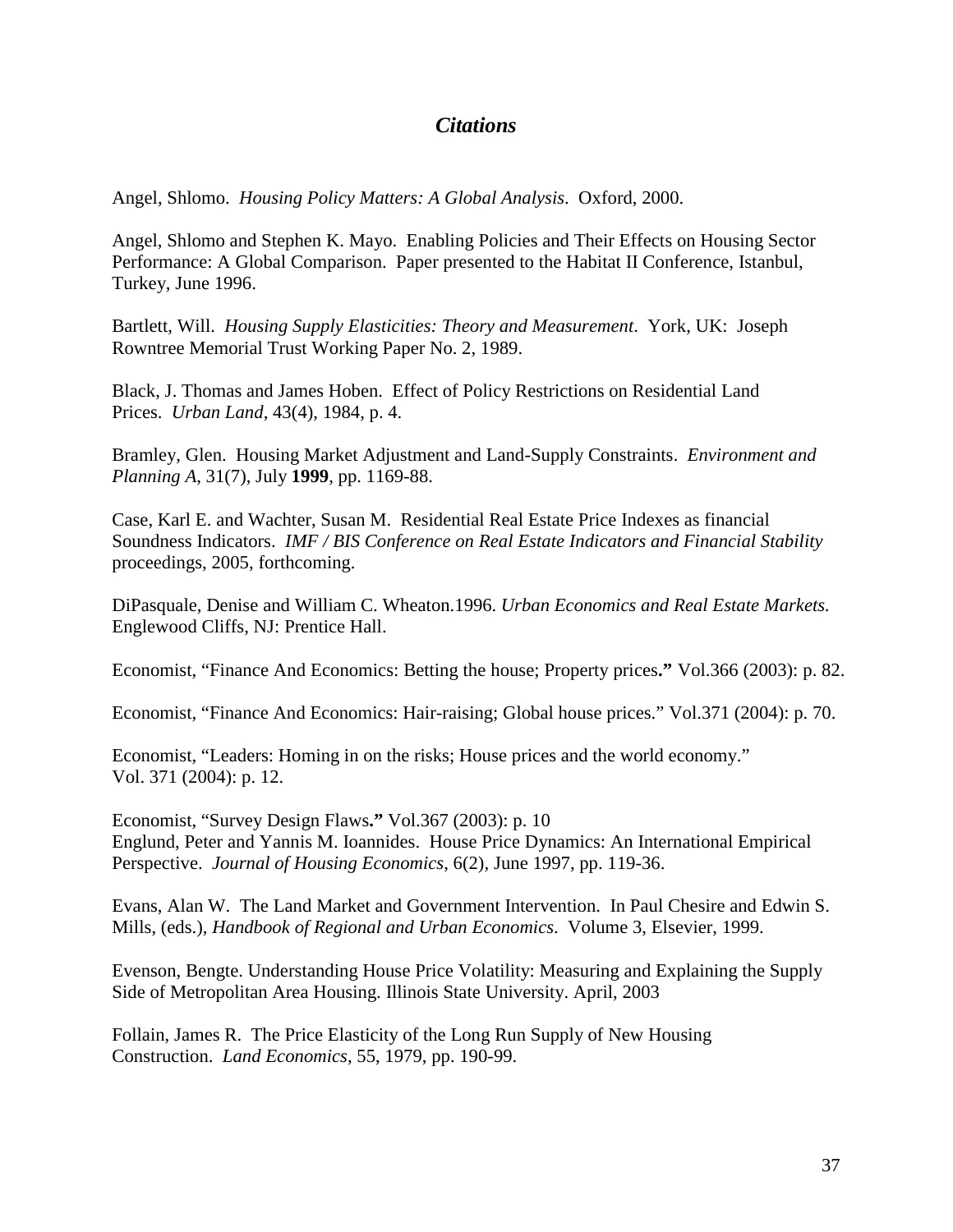Green, Richard K., Stephen Malpezzi and Kerry Vandell. Urban Regulations and the Price of Land and Housing in Korea. *Journal of Housing Economics*, 3, **1994**, pp. 330-56.

Hannah, Lawrence, Kyung-Hwan Kim and Edwin S. Mills. Land Use Controls and Housing Prices in Korea. *Urban Studies*, 30, 1993, pp. 147-56.

International Financial Statistics. November 2004. International Monetary Fund. October 29, 2004 <http://ifs.apdi.net/imf/ifsbrowser.aspx?branch=ROOT>.

Kim, Kyung-Hwan Kim. Housing and the Korean Economy, *Journal of Housing Economics*, 13, 2004, pp. 321-341.

Kim, Kyung-Hwan, Housing Prices, Affordability and Government Policy in Korea. *Journal of Real Estate Finance and Economics*, 6(1), January 1993, pp. 55-72.

Malpezzi, Stephen. A Simple Error-Correction Model of Housing Prices. *Journal of Housing Economics*, 8, 1999, pp. 27-62.

Malpezzi, Stephen. Urban Housing and Financial Markets: Some International Comparisons. *Urban Studies*, 27(6), December 1990, pp. 971-1022.

Malpezzi, Stephen and Duncan Maclennan. The Long Run Price Elasticity of Supply of New Construction in the United States and the United Kingdom. *Journal of Housing Economics*, September 2001.

Malpezzi, Stephen, Gregory Chun and Richard Green. New Place to Place Housing Price Indexes for U.S. Metropolitan Areas, and Their Determinants: An Application of Housing Indicators. *Real Estate Economics*, 26(2), Summer 1998, pp. 235-75.

Malpezzi, Stephen and Stephen K. Mayo. Getting Housing Incentives Right: A Case Study of the Effects of Regulation, Taxes and Subsidies on Housing Supply in Malaysia. *Land Economics*, 73(3), August 1997, pp. 372-91.

Malpezzi , Stephen and Susan Wachter, " The Role of Speculation in Real Estate Cycles, *Journal of Real Estate Literature*, 2005.

Monk, Sarah and Christine Whitehead. Land Supply and Housing: A Case Study. *Housing Studies*, 11(3), July **1996**, pp. 407-23.

Muth, Richard F. The Demand for Non-Farm Housing. Arnold Harberger, *The Demand for Durable Goods*, University of Chicago Press, 1960.

Pollakowski, Henry O. and Susan M. Wachter. The Effects of Land Use Constraints on Housing Prices. *Land Economics*, 66(3), August 1990, pp. 315-24.